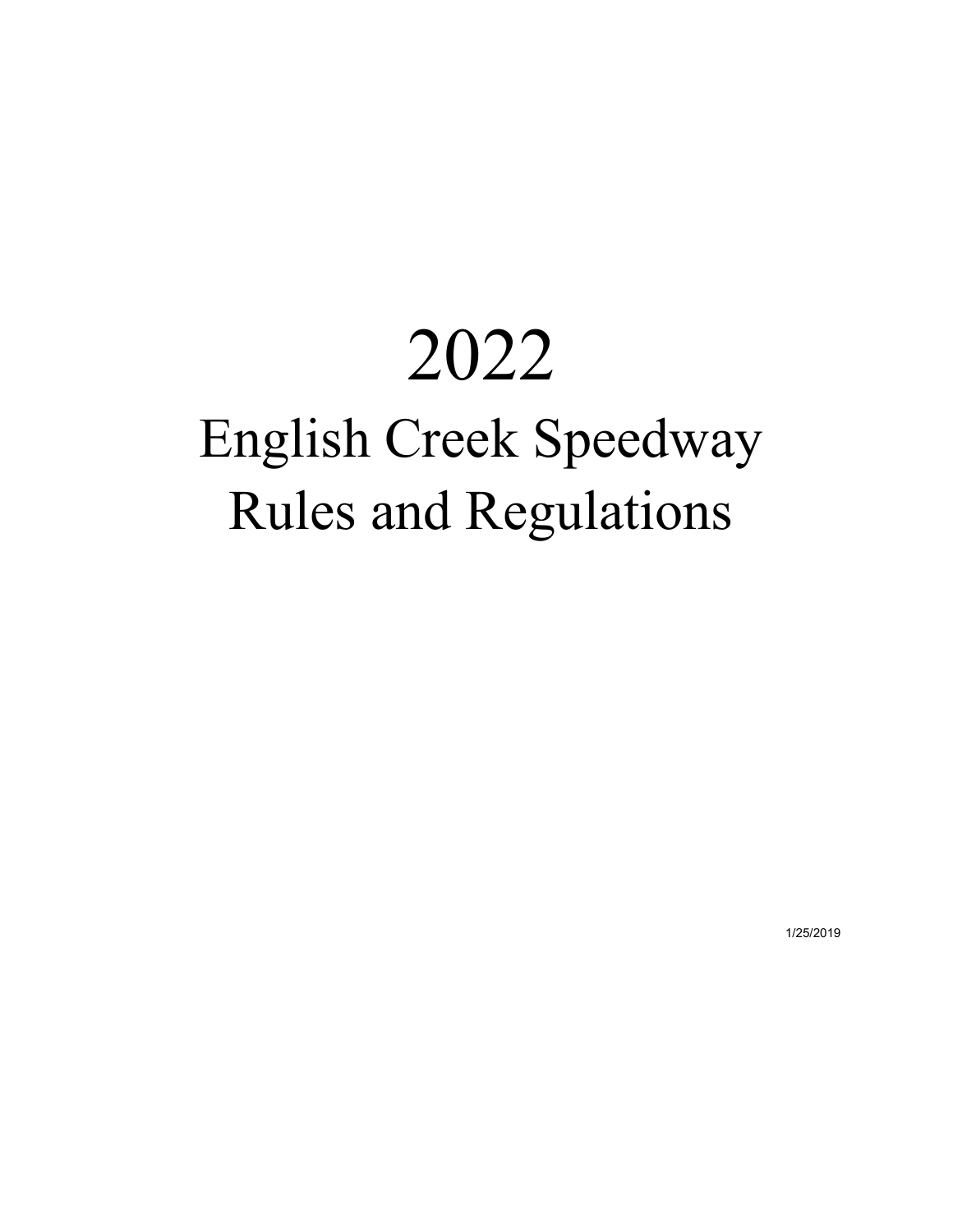English Creek Speedway 2021

Rules and Regulations Classes

- Restrictor Box Stock 245 Lbs. 5 years old to 8 years old
- Box Stock 300 Lbs. 8 yrs. old to 12 yrs. old
- Wing Intermediate Clone 350 Lbs. 12 16
- Adult Wing Open Clone 425 Lbs. 16 yrs. and up
- 125/250cc 250/4 415lbs 250/2 415 lbs125/2 375lbs. Minimum age 10 Maximum age16
- Open/500cc Outlaws 450 Lbs.

All drivers are subject to promoter's approval

\*\*Adults. Ages 16 and up. All drivers are subject to promoter's approval Any other organized class must be approved by the promoter. Mailing Address 812 W Jefferson St Knoxville, IA 50138 641-842-5454

Disclaimer:

The rules and/or regulations set forth herein are designed to provide for the orderly conduct of racing events and to establish minimum acceptable requirements for such events. These rules shall govern the condition of all events, and by participating in these events, all participants are deemed to have complied with these rules.

NO EXPRESS OR INPLIED WARRENTY OF SAFETY SHALL RESULT FROM PUBLICATIONS OF, OR COMPLAIANCE WITH THESE RULES AND/OR REGULATIONS.

They are intended as a guide for the conduct of the sport and are in no way a guarantee against injury or death of a participant, spectator or official. The race director shall be empowered to permit minor deviation from any of the specifications herein or imposed and further restrictions that, in his opinion, do not alter the minimum acceptable requirements.NO EXPRESS OR IMPLIED WARRANTY SPECIFICATIONS.

Any interpretation or deviation of these rules is left to the discretion of the officials. Their decision is final. Drivers and parents or minor drivers are responsible to read and understand the rules and regulations set forth in this book.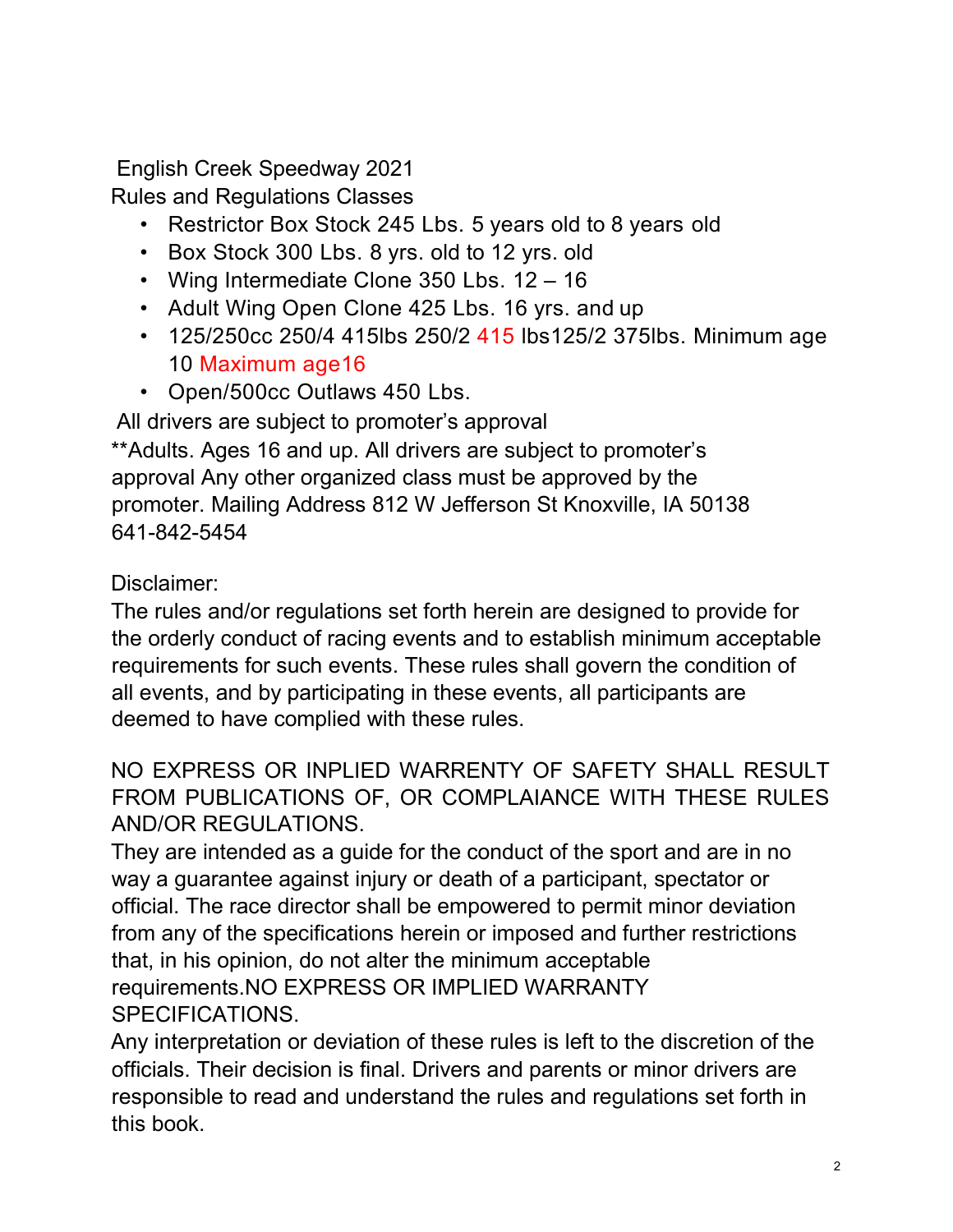All classes must run Hoosier tires on all four corners. English Creek Speedway Clone track rules Exceptions:

- **1. Drum or Disc clutch only in all clone classes**
- 2. All pipes are no tech no loop pipes allowed. All pipes must stay within the rear axle and point down or must return in to tail.
- 3. All pipes must be approved by track official.
- 4. If your pipe/muffler falls off you will be black flagged and given last place points. If it is broken, loose, cracked, missing ect. After the race you will also be DQ'ed and given last place points.
- 5. ECS will not have a claim rule in any class.
- 6. All Fuel tanks must be approved by promoter
- 7. Transponder mandatory and must be mounted on the back-seat support loop or seat with an unobstructed line of site to the ground.

## YOU ARE RESPONSIBLE FOR THE SAFETY OF YOU AND YOUR KART!

## ALL CLASSES

- 1. Frames must be of kart configuration. Not to exceed 90" in overall length. No EXCEPTIONS. Kart not to exceed 350 lbs. including full tank of gas, excluding driver.
- 2. Cages are mandatory. Must be for protection of driver. Not for looks or wing mounts.

**Cage must be mounted with 4 grade 5 bolts or pins at all times**

- **3. NO CAGE SHOCKS OR STRUTS ALLOWED.**
- **4. A frame type cage support isrecommended.**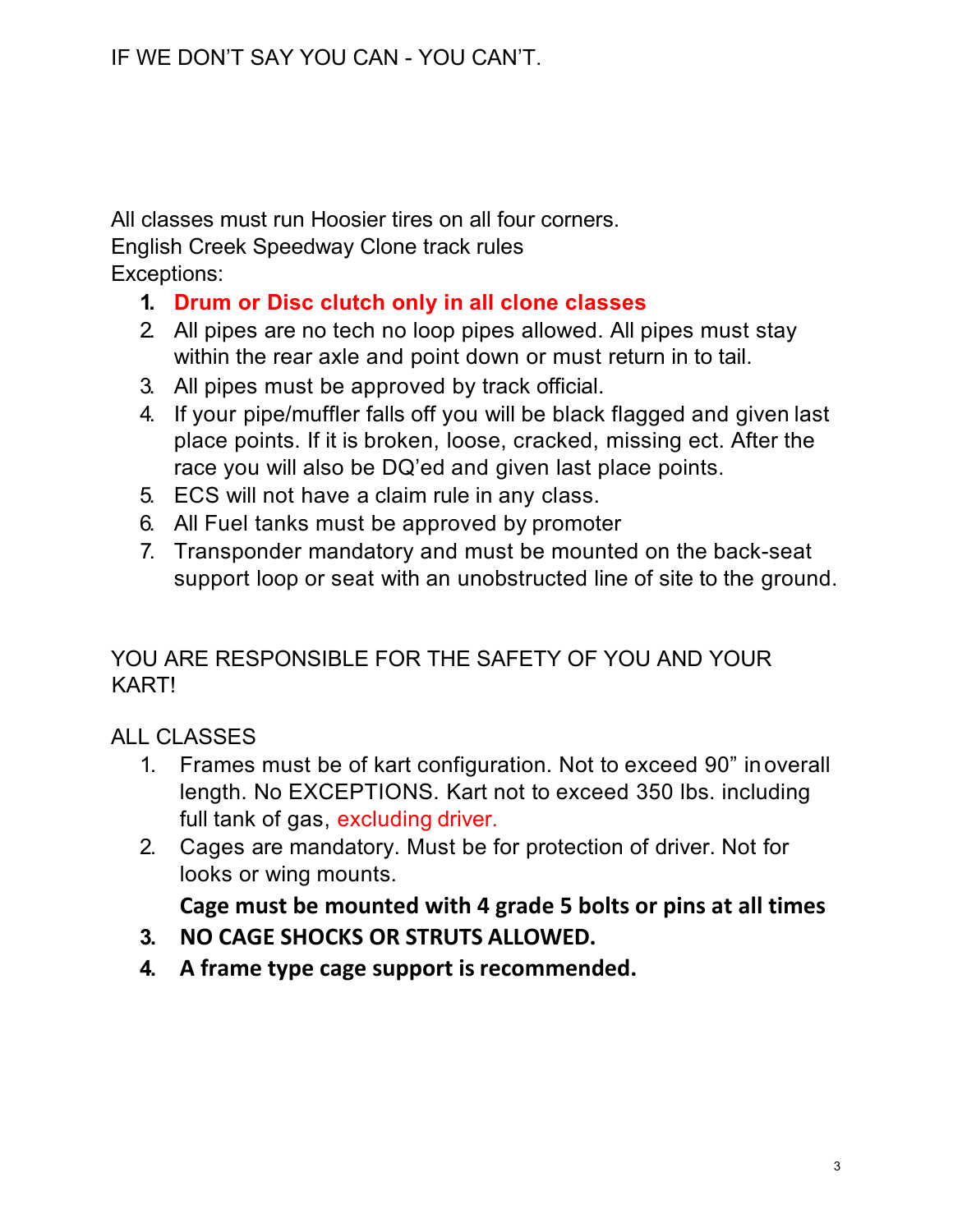**Should a single cross tube be used it must be a minimum of 12 inches from the top of the down tube.**

**Side pods will not be allowed. Nerf bars cannot enclose, front or top of the nerf bar.**

500/OPEN. Wing sides must stay within 3" from outer most edge of kart. No sharp edges. or too long of bolt. Overall length 48" maximum.

All wing clone classes WING DIMENSIONS CENTER PANEL 36" LONG 32" WIDE...RIGHT SIDE PANEL 40"LONG X 14"WIDE...LEFT PANEL 40"LONG X

20"WIDE ALL DIMENSIONS ARE +/- 1"

- 5. Uppermost part of kart and wing not to exceed 76" (allwing classes).
- 6. Bodies can be any material, except wood. No sharp edges or protruding parts.
- 7. Wing, hood and tail piece must be sprint car like in appearance and are mandatory in in all classes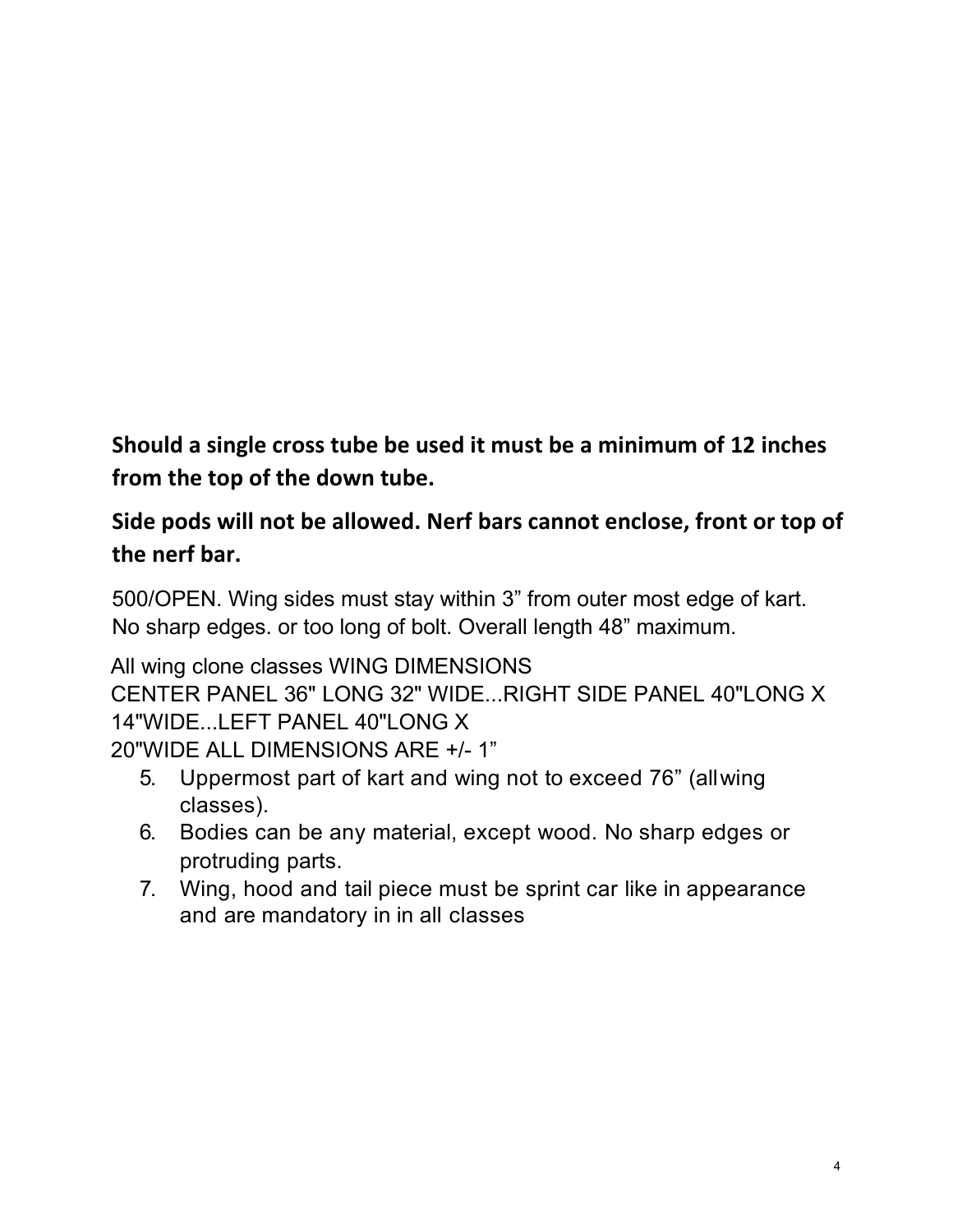Must be a minimum of 13 inches from end of bottom frame rail.

No more than 4 inches of flat surface

No bars, other than regular Nerf bar, may extend out past outer edge of the tire on either side of kart.

# **Side pods will not be allowed. You cannot in close the front or top of the nerf bar.**

- 8. NOISE:
	- A. Must meet state noise levels.
	- B. Karts in Violation may not race until standards are met.
- 9. ALL KARTS MUST DISPLAY 10" NUMBERS OR RIGHT AND LEFT

SIDE OF KART AND WING AND INSIDE  $\circ$  LARGE WING PANEL. Numbers that are not legible will not be scored.

- 10. Duplicate numbers must include a letter. Must be a minimum of 6".
- 11. Numbers must be displayed on contrasting backgrounds.
- o **Safety committee and track officials' decision is final.**
- This is open wheel racing, No front-end cowcatchers. If in doubt, see officials.
- All drivers under the age of 18 must provide a notarized minor's release form to the scorekeepers. A new form is required for each season. In addition, when parent or guardian is not in attendance, drivers must provide us with a designated guardian form. A NEW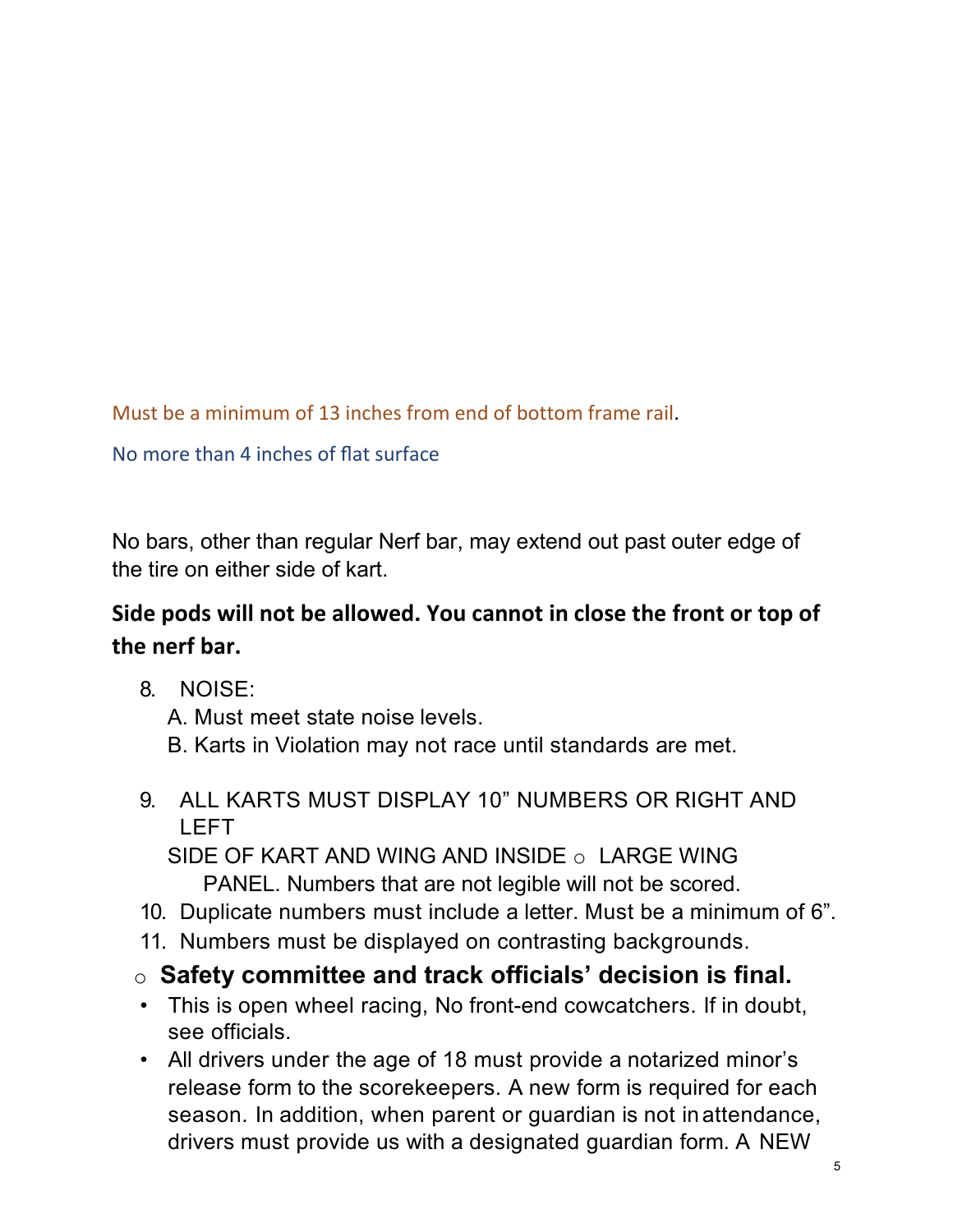FORM IS REQUIED FOR EACH RACE.

- Any other organized class must have a minimum of 12 karts and be approved by the promoter.
- Should your car enter the infield during a race you must slow down and come to a stop at the edge of the track at that time a yellow flag well come out.
- R-Box, Box Stock must run pump gas only 87 Octane no additives.
- R-Box and Box Stock must purchase their gas from Casey's General Store Located at 101 A St. Melcher-Dallas or the store located at 203 S. Lincoln Knoxville.
- a. All other classes no tech on fuel.
- b. Karts will be tested for fuel requirements. Fines will be assessed or failure to meet any one of the four tests.

# **SAFETY**

YOU ARE RESPONSIBLE FOR THE SAFETY OF YOU AND KART.

- 1. Brakes must be in good working condition at all times.
- 2. All karts must have seat belts and shoulder harnesses. Shoulder harnesses must be mounted in a way to restrict forward body motion independently of the seat. Lap belts should be mounted on frame. Cut or frayed seat belts will not be allowed. This entire rule will be strongly enforced.
- 3. Approved neck braces and arm restraints are mandatory. Arm restraints must be attached to lap belt and worn below the elbow.
- 4. HELMETS:
	- a. Snell 2010 or SFI 24.1 approved with face shield only.
	- b. Must fit driver's head.
- 5. Aluminum high back seats are MANDATORY. The top of the seat should be at the middle of the driver's head.

## SEAT MOUNT

- 1. Securely mounted to the frame.
- 2. No excessive holes.
- 6. All drivers must maintain a working fire extinguisher in their pit area.
- 7. All karts must have a 6" nylon tie attached to spark plug wire.
- 8. Kill switches are mandatory and with in reach of the driver.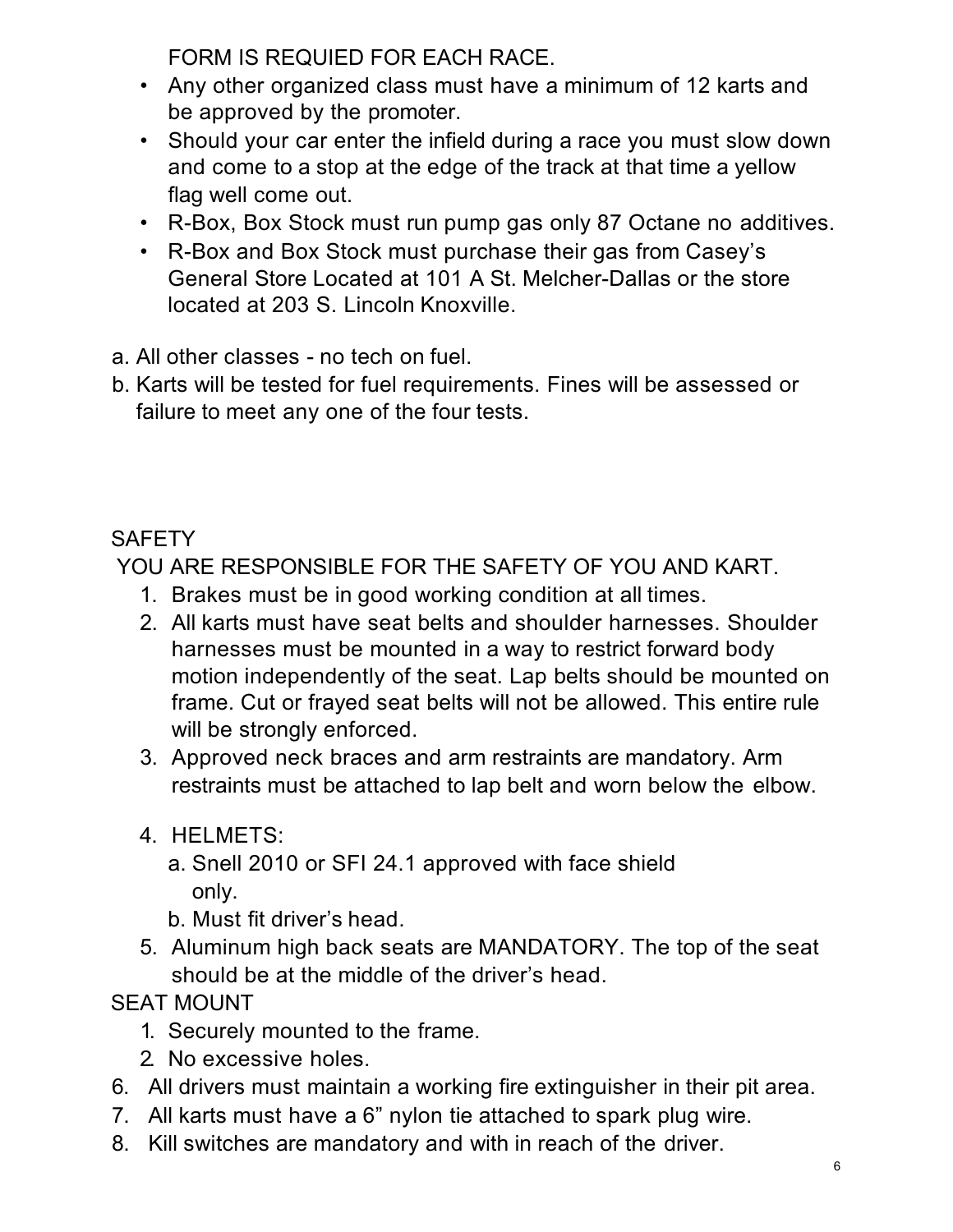- 9. Minimum standard for roll cage (tubing thickness):
	- g. All classes ¾ " .083 chrome molly or 1" .06 chrome molly or 1".083 steel.
	- h. No exotic steel.
- 10. Driving apparel: Driving suits and gloves are required SFI3-2A/1min.
- 11. No sharp or protruding objects on any part of the kart.
- 12. Roll cage must be securely fastened with grade 5 or better bolt or pins in at least four spots.

13.Fuel line location cannot be closer than 2" to any of the exhaust system at any time and shall not be above the exhaust. If closer than 2", fuel line must be insulated. Fuel line must have ample slack for cage movement.

Must be petroleum grade fuel line.

14. Fuel tank location:

Out board mounted fuel tanks must have metal protection, particularly grade fuel line.

- 15. Suicide doors: No suicide bars. Side bar must open from the rear. Left side protection is recommended.
- 16. No axle protrusion beyond wheel rim. Max axle length 40".
- 17. Tail piece protection: If the top of the rail section protrudes above the seat, tail must be padded.
- Hood and Tail section must be securely attached to the Kart
- 18.Smoking in pit area is not recommended. Use commonsense.
- 19. RED LIGHT: WHEN THE RED FLAGCOMES OUT, AND THE LIGHTS

# COME ON YOU MUST COME TO A

COMPLETE STOP. AS SOON AS IT IS SAFE. You must

not pass the accident. If in the opinions of the officials, you did not stop when you should have you well be disqualified. Once the officials say it safe the pit gate well open for one pitman per kart if more than one person attends to a kart that kart well be disqualified.

- 20. Pitmen are not allowed on racetrack or infield while race is in progress. Violators will result in their kart being disqualified.
- 21.During a yellow flag, WORK ON KARTS ON RACETRACK IS PROHIBITED.
- 22. SPEEDING IN THE PIT AREA will result in a \$50.00 fine and loss of points.
- Officials and Safety Crew members are authorized to issue fines.
- 23. Any Official is permitted to remove karts from racetrack due to unsafe conditions to driver and/or other karts.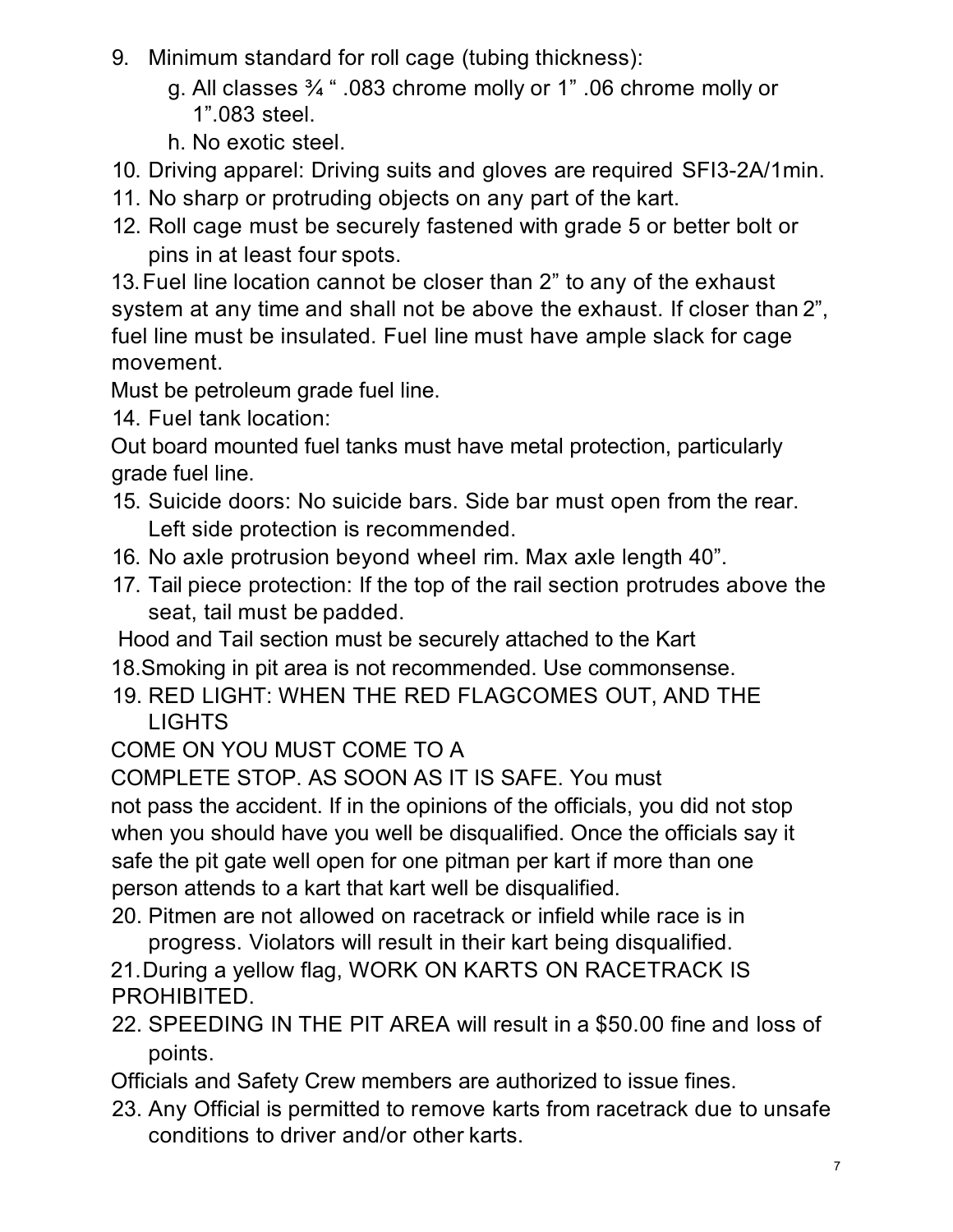24. Safety Crew and Track Official's decision is final.

25. Chain guards are mandatory. Appropriate design to prevent injury to arm. If in doubt, see safety tech.

26. Karts will be inspected using the following safety list.

IMMEDIATE - must be fixed same day.

SECONDARY- must be fixed by the following race date or pay \$25.00

fine. Failure to fix by third face will result in suspension of kart.

IMMEDIATE

Helmet- fit/condition

Seat belt & harness mounted

Arm restraints

Neck brace or Hans Device

**Brakes** 

Suicide doors

Steering link, lock nuts or cotter keys

Protruding objects

Axle Protrusion

Fuel Line Location

Spindles - Cotter Keyed Cage

Mounts height

Frame, Nerf Bars, Bumpers, and Roll Cage

Floor Pan Condition

Seat

–

Condition/Mounting

**SECONDARY** 

Wing - Mounts

Kill Switch

Wheel Condition

Rear Axle Keepers

Hood & Tail Mounts

Tail Piece Protection

Fire Extinguisher

Number/Letter

Chain Guard

Any track Official has the authority to disqualify a kart for safety violations.

27. No nose wings allowed.

28. All karts must maintain a sprint car like appearance.

29. No traction control devices allowed.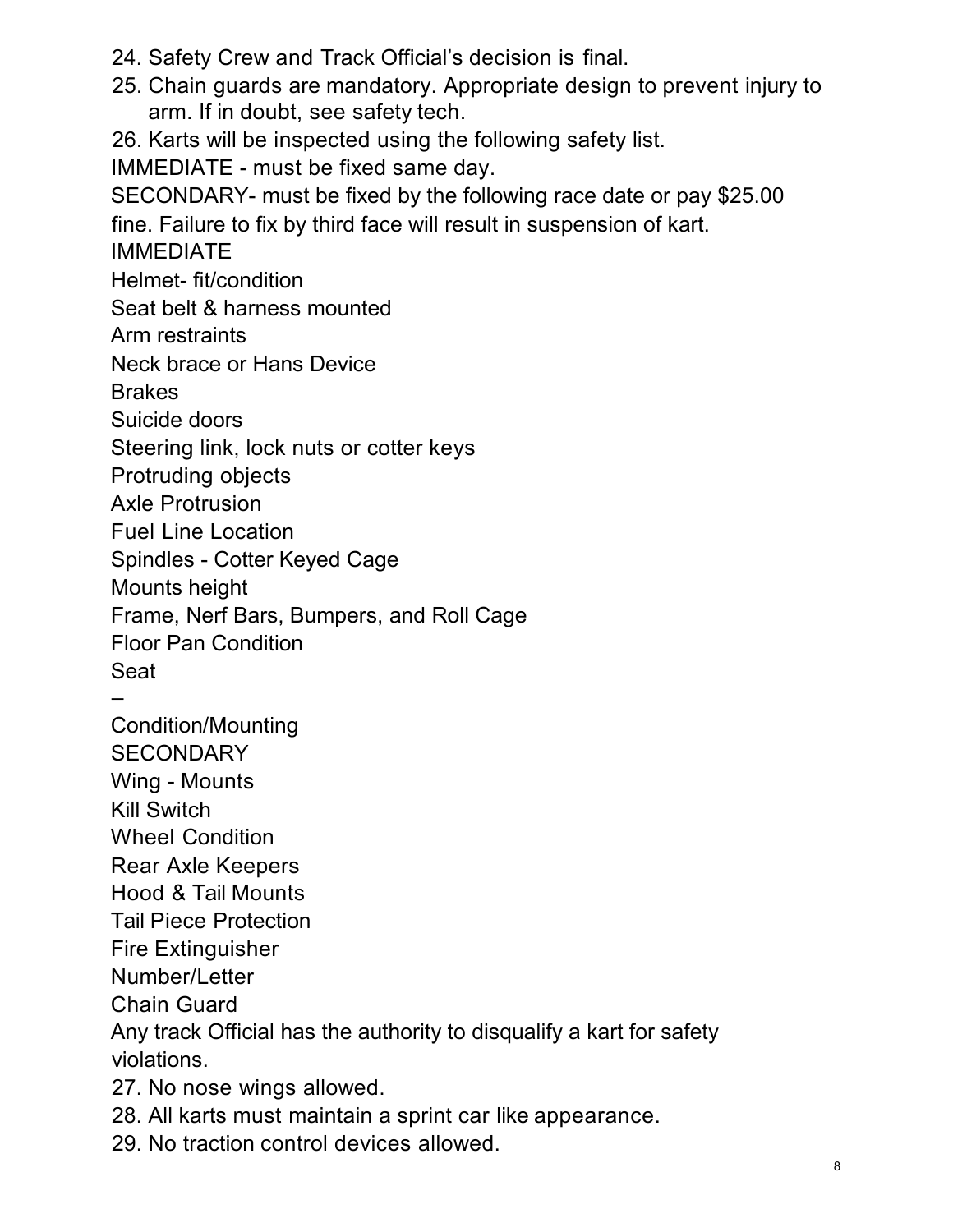# RACING RULES & ETIQUETTE

- GREEN FLAG: The entire track is open for racing. Passing will not be permitted before the green flag is displayed, at designated point. Single file starts will be at MEDIUM SPEED, until the lead kart begins to race. At this point the green flag will be displayed and racing will begin. To receive points for the race you must take the Green flag on your own power.
- A. Double file starts. The two lead karts must stay side by side, at MEDIUM SPEED, until reaching the start cone. After two attempts if we do not get a side by side start the front row will move to the last row
- B. AT 3rd restart line up will be single file
- C. If car drops out before Start of a race other karts will be moved up in that row - NO STAGGERING of line up
- 2. RED/YELLOW FLAG: Restart

race. This will happen on the first lap only. All races will be entitled to two restarts.

- 3. YELLOW FLAG: CAUTION, All karts must come to a parade lap speed. Failure to do so will result in being sent to the back. Karts must be in single file formation (nose to tail). Line up reverts to previous lap for line up.
- 4.RED FLAG: STOP AS SOON AS SAFELYPOSSIBLE.
	- C. Revert to previous lap for lineup.
	- D. Once the pit gate is open only one pitman per kart is allowed.
	- E. FAILURE TO OBSERVE THE RED FLAR WILL RESULT IN DISQUALIFICATION.
- 5. BLUE/YELLOW FLAR: MOVER OVER. To inform slower moving karts that leaders are about to pass. Move over with CAUTION.
- 6. BLACK FLAG: PROCEED TO THE INFIELD for consultation. Kart will cease being scored from time flag is displayed.
- 7. WHITE FLAG: ONE LAP TO FINISH.
- 8. CHECKERED FLAG: Race is officially over. All karts must pass under this flag to be scored.
- 9. If a kart has a safety problem on the racetrack and an Official can easily fix it, kart will resume position.
- 10. Jump starts will result in a loss of two positions. This will be imposed at next yellow or at the end of therace.
- 11. Drivers who are involved in or the cause of a yellow or red flag will start in the back of the pack. The TWO SPIN rule is in effect. Should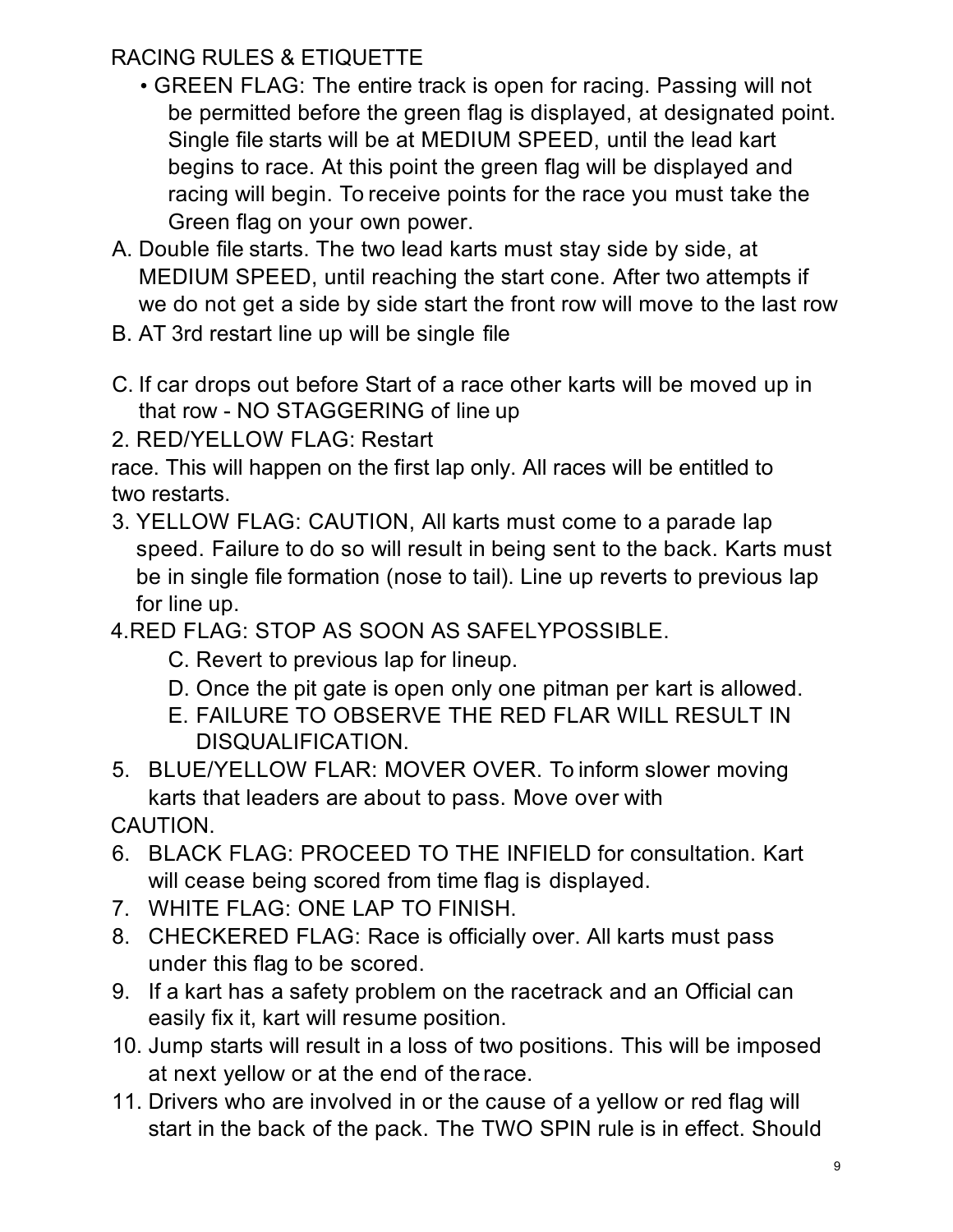you be involved, cause or have to be restarted at any time you will be charged with one spin. \*\*\*After second spin Kart and driver will be directed to go to the center of the infield and wait in Kart until race is concluded Only exception is Restrictor Box Stock are a Three Spin rule

- 12. NO REFUNDS issued once kart reaches track.
- 13. At no time will a driver or a kart representative may enter the scorer's booth without permission of the head scorer. Should you enter the scorer booth without permission you kart or the kart you are representing may RESULT IN DISQUALIFICATION.
- 14. At no time will a driver or anyone associated with a kart enter the tech area without permission. Entering without permission results in disqualification.
- 15. Quads are to be used for pushing karts only.
- 16. Quad operators must be a minimum of 15 years old.

# ALCOHOL BEVERAGES

- 1. Alcohol beverages are not allowed in the pit area.
- 2. Anyone observed drinking any type of alcohol during the race program will be disqualified.

3.You are responsible for your pit crew members. If a member of your pit crew is observed drinking alcohol you will be disqualified.

# CONTROLLED SUBSTANCE

1. Any person found using or under the influence of drugs will be disqualified plus banned from the racing facility indefinitely.

# **UNSPORTSMANLIKE CONDUCT**

**1.Fighting on premises will result in permanent suspension.** 

**Drivers are responsible for the action of their pit crew.**

- **2. ANY display of unsportsmanlike conduct (on or off the track) will result in a FINE, SUSPENSION, IMMEDIATE REMOVAL FROM RACE AREA, POINT PENALTIES, and OR ALL OF THE ABOVE.**
- **3. Rough driving will result in docked position, fine or black flag.**
- **4. Pit crew members observed verbally, or physically abusing driver will result in loss of accrued points for their driver and/or fine. NO Exceptions!**
- **5. Any person entering another person's pit in an adverse manner will result in the kart that are associated with being disqualified and possible fines and suspension**
- **6. We have the right to refuse service to anyone**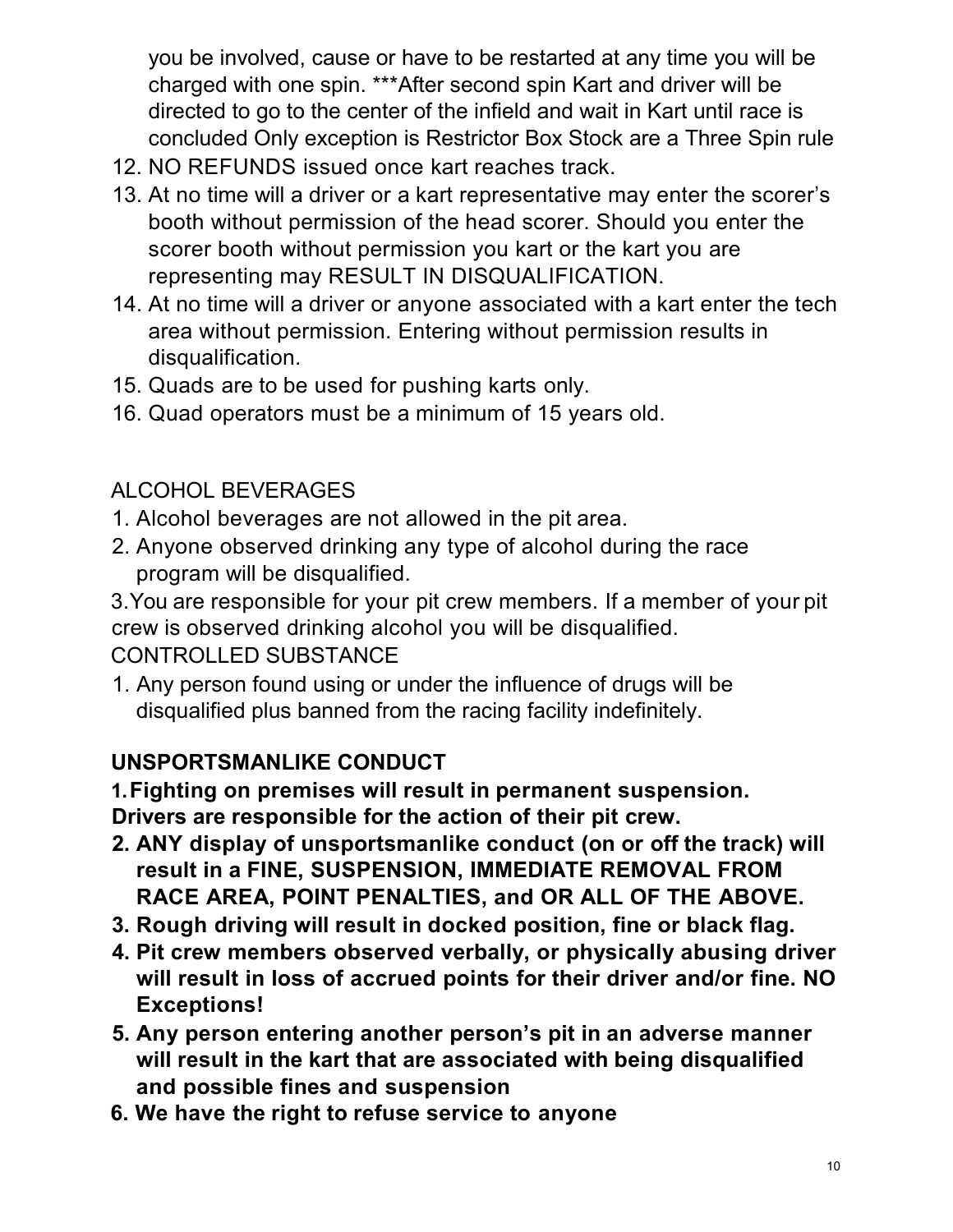POINT RULES

- 1. Point system will be disclosed at the first race. Copies available at sign in booth, upon request.
- 2. Drivers must have a valid Competitor's License to race and/or be eligible for points
- 3. Drivers may qualify only ONE kart number in their class and run that number kart for the entire event.
- 4. To be eligible for points and awards, licensed drivers must not miss more than 25% of point races, per series.
- 5. Borrowing a kart is not permitted.
- 6. Substitute drivers are permitted for 2 races.

SUBSTITUTE DRIVER MUST BE PREAPPROVED BY THE PROMOTOR -All substituted drivers will start in the last Position in ALL Races for that Race Night

- 7. Points and winnings are awarded to registered kart number.
- 8. You must be present at awards banquet to receive awards and/or prize money.
- 9. All classes except the open Class are trophy classes.
- 10As stated above you must take the Green flag under your own power to receive points for that race.

## Engine PROTEST RULES

Motor may be protested for \$250.00.

• MUST be protested Within 15 minutes of completion of the "A" MAIN for that class.

• Only competitors must have raced in the A main of that class In order to protest. Protestors must not leave tech area with their kart or the protest will be denied.

- This fee to be used for professional inspection.
- The protestors motor will be teched first, once found legal the protested motor will be teched. Should the protestors motor be found illegal the protested motor will not be teched. All fines and loss of points will be imposed on the protester.
- Motors well be held for 72 hours for inspection.
- Driver or parents of minor drivers are the only person eligible to protest.
- Officials may spot check motors at any time.
- 2. Illegal motors will be fined. First Offense: \$250.00 fine, loss of points and earnings for that race.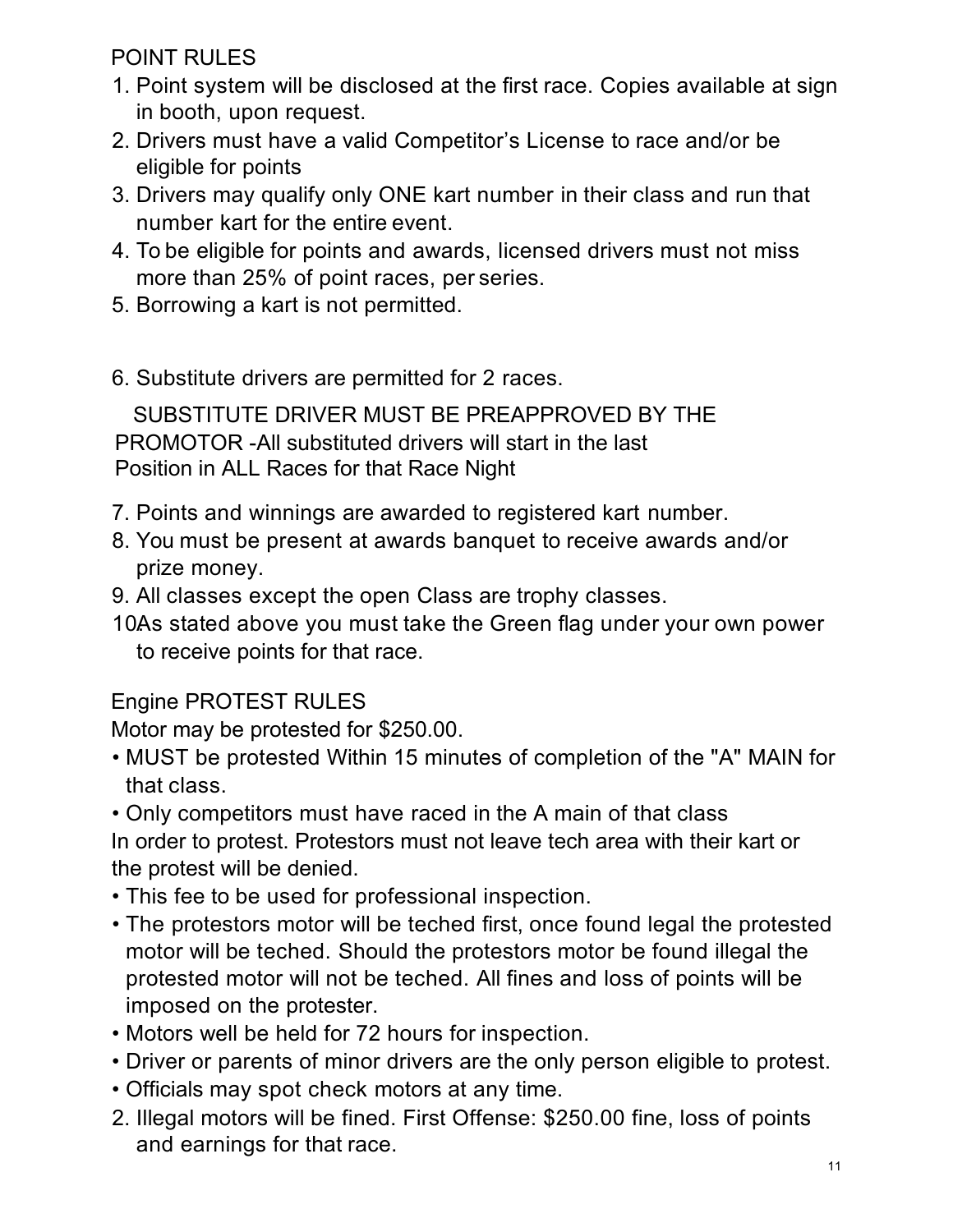Second Offence

\$500 Fine loss of points and earnings for that race

Third and Final Offense Kart and driver disqualified for the remaining race season.

- 3. Parents/Guardians of minor drivers are responsible for fines assesses.
- 4. If motor is found to be illegal protestor may be reimbursed \$200 less \$50 for tech service.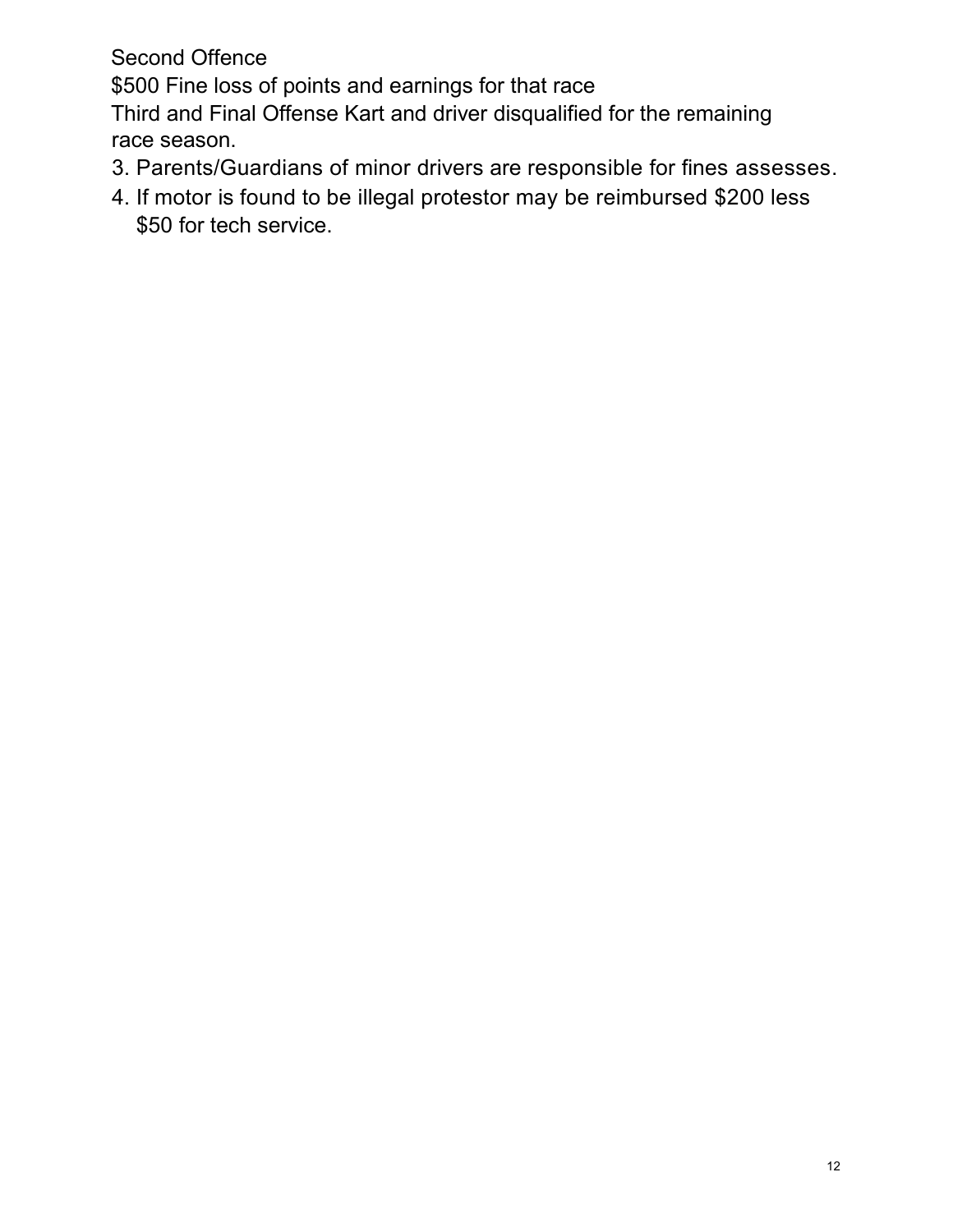## • **RBOX (BS)**

Restrictor Box Stock ENGINE SPECIFIC TECH SHEET FOR: BOX STOCK 6.5 OHV Description: Single cylinder, 2 valve, OHV 4 cycle engine. (Gas Only) Must run a green .425 plate. 6.5 OHV – Fuel Pump Gas ONLY – Approved Engine: 6.5 OHV 196cc clone engine- No Kohlar, No Honda, No Predators. No aftermarket coatings of any type are permitted on any part of the engine (exception Blower Housing and Shrouds)

Restrictor Box Stock: age 5 to 8 (All exceptions must be approved by promoter.) (.425 restrictor plate)

Combustion chamber volume: 26.5 cubic centimeter minimum, with piston at TDC, using prescribed procedure. The Liquid CC check is the official check

Cylinder Head Requirements: Must be OEM casting only. All cylinder heads must be the "JT" 4 bolt valve cover cylinder head (168-f 6.5hp GX 200 series) or the TG-1 head only. Porting and / or grinding are not permitted. Valve seats are two angles 45 degrees valve face and 30 degrees top relief. Intake seat maximum ID .897", Exhaust seat maximum ID

.862". Outside face of valve may not be below floor of combustion chamber (i.e. don't sink the valves). Stock head bolts only, must have four. Head gasket/s maybe after market, must be of stock configuration, gasket thickness is a non tech item. Depth check between

the valves, front to back and side to side may not vary by more than .005" max. No copper or aluminum gaskets allowed. Any stock configuration exhaust gasket allowed no other sealer. No other sealer of any sort, head gasket, exhaust, and intake.

Block Requirements: Stock cylinder bore is 2.685" max. Stroke is 2.123" + .010" or - .005". No piston pop out allowed. Matting surface finish of block and cylinder head is a non-tech item, surfacing of both to correct gasket failure and meet cc check allowed however, no piston pop out is allowed. May use 2 side cover gaskets of stock configuration. Block must remain stock as produced. Stub for governor may be removed and hole plugged. No machining of block allowed. Welding to the block shall be for rod damage repair only and may not constitute a functional modification. Tillotson blocks allowed.

Side cover bolts are non tech

Carburetor requirements: Huayi OR RUI\*ING model type carb only. Carb to intake sealer is gasket only no other sealer allowed. Choke must be as supplied from factory, but may be fixed to stay in open position. Venturi .615" NO-GO. Rear carb bore .751" NO-GO. Main fuel jet .042" NO-GO. Low speed idle jet is a Non-Tech item. Stock emulsion tube must be used and unaltered, .066' max ID (no pass through). Side holes in E-Tube 4 holes max in bottom section and 20 holes max in top section. Black Phenolic carb spacer is a non tech item but must be present. Minimum E-Tube length 1.092". Throttle shaft - .115" minimum. Butterfly - .037" minimum. Aftermarket air filter adapter allowed (max length of 1.375).

Valve Train: Stock valve cover only with any stock configuration gasket, no sealer.

Factory stock rocker arms 1:1 ratio and push rods only. Stock valves only 45-degree angle only both valves, Intake valve Max OD .982" +/- .005" and Exhaust valve Max OD .948" +/- .005", no modifications allowed. Only Box Stock valve springs. (Installed Height for valve springs .815", must be checked by using the .815" spring must go gauge with retainer seal in place on intake an exhaust valve if used.) Prescribed check procedure as follows – Remove valve spring, reinstall spring retainer, insert .815" must go gauge in spring location. Gauge must go in both locations Intake and Exhaust with any allowed retainers in place, as raced, during check procedure. Max wire diameter on spring wire is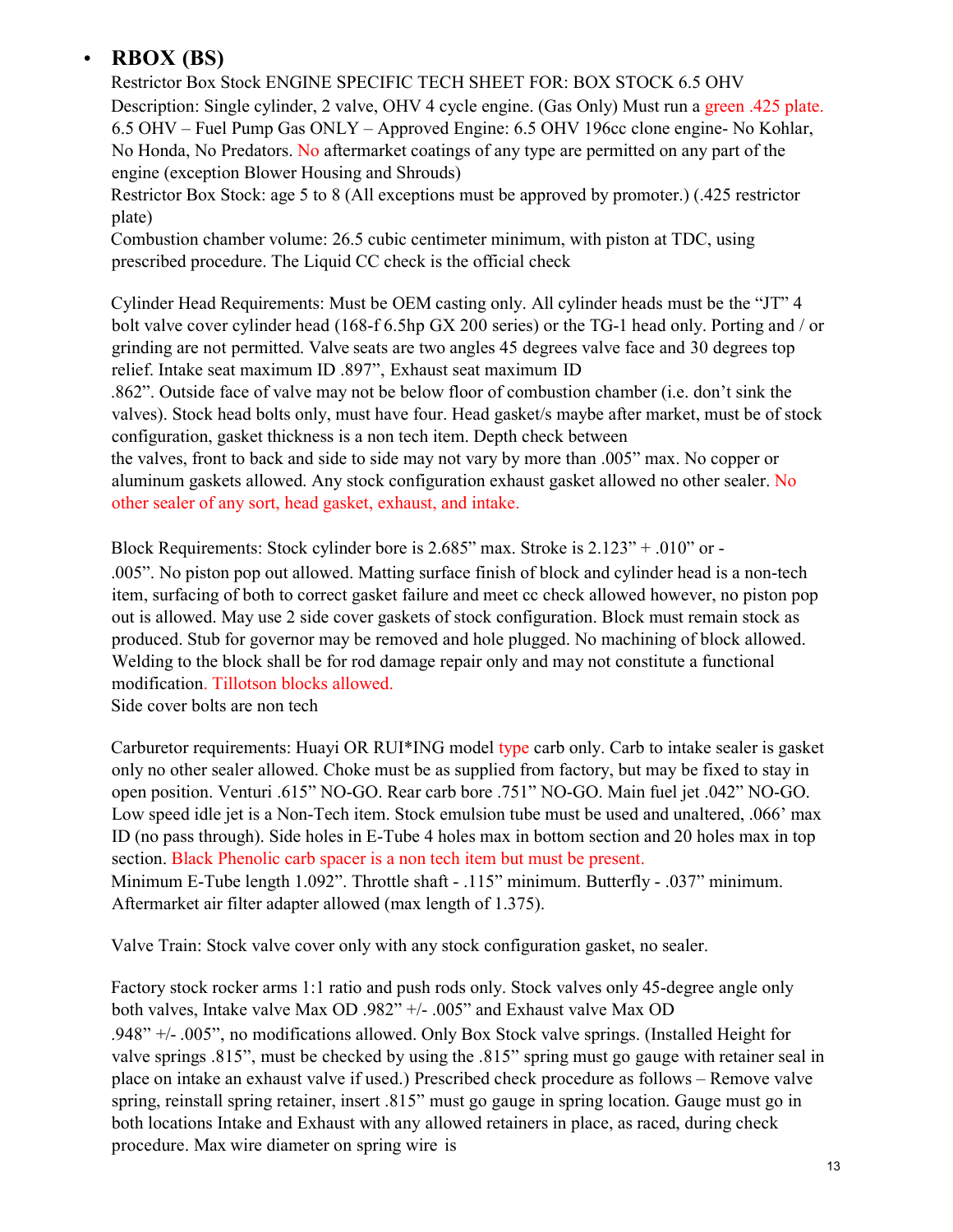.071" with a maximum tension of 10.8 lbs. at a height of .850". Lash cap on exhaust valve only.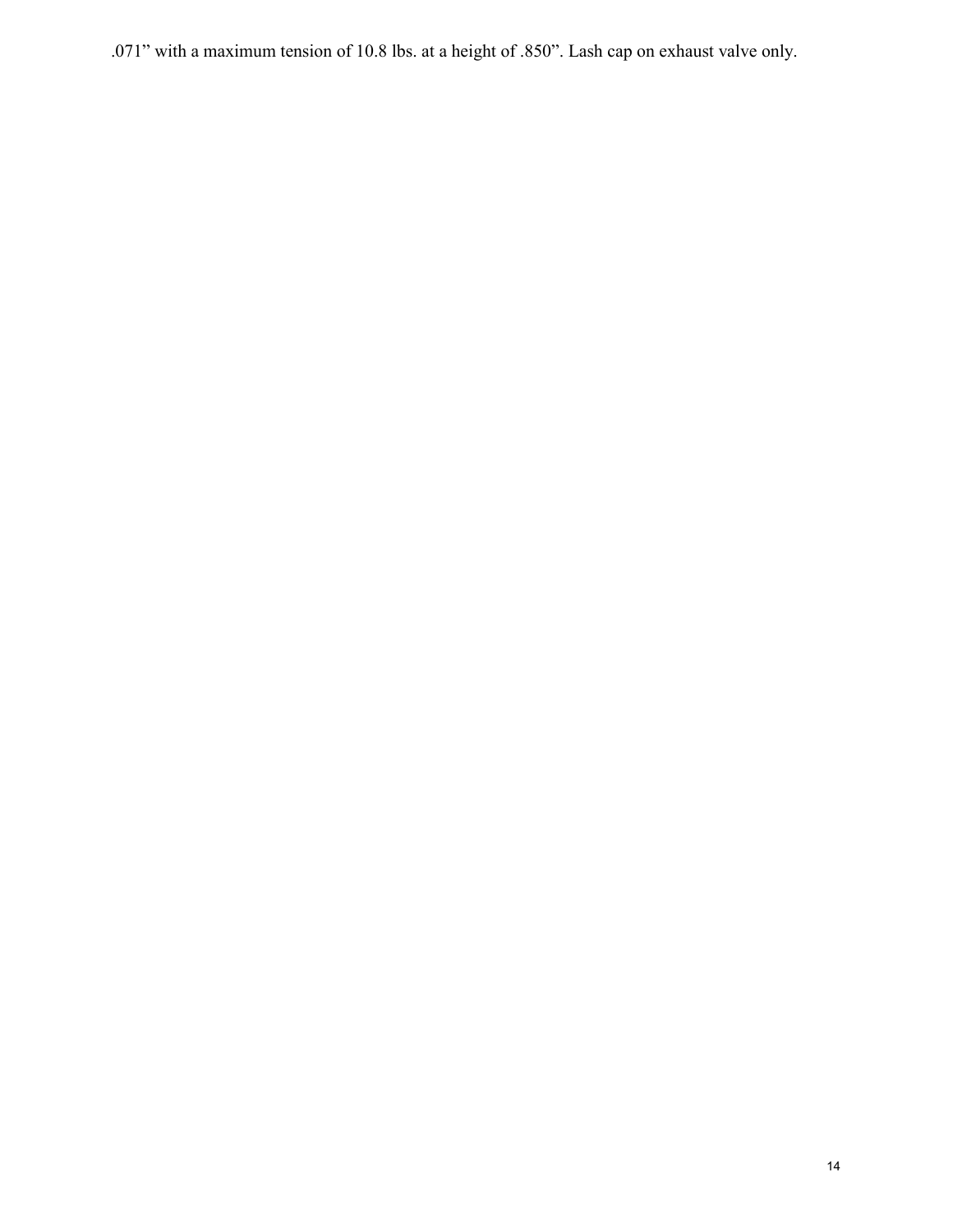Valve stem seal allowed on Intake and Exhaust valve, maximum lip thickness of .027". Minimum thickness of Intake retainer .230", Exhaust retainer .250". BS lifters only, no modifications allowed.

Ignition system: Stock Box Stock system only and must be unaltered. Low oil sensor may be disabled and removed.

Flywheel: Approved SFI certified billet aluminum flywheel only. No machining or alteration of any kind allowed. Minimum weight for flywheel is 3.3 lbs. Any timing key or no key at all may be used.

A flat washer or spacer may be used, and is recommended, between the flywheel and the nut. Handheld electric starter may be used, but compression release mechanism must remain on camshaft.

**If choose to use an electric starter and your karts engine dies on the track we will not restart it.**

Current Approved flywheels: ARC 6619, ARC 6618, ARC 6689, Racing Flywheels RSP-13-075 Revwheel NF- S1 & RSP-13-077 Revwheel F-S1. If manufactured for use with removable fan, the fan must be unaltered, attached and functional. Timing and flywheel key is non-tech.

Header and Muffler Requirements- Silencer must be a (B91XL round hole muffler). Exhaust Pipe must be double nutted, or safety wired, and silencer must be supported by clamped on brace to secure it in place. No modifications allowed. Muffler will be teched against stock B91XL No loop pipes.

Piston and Rings: Must be unaltered Box Stock only. Must have 3 rings. No machining of piston and rings allowed.

Connecting Rod: Stock Box Stock rod or billet. No machining of any type allowed.

Crankshaft Requirements: Stock Box Stock crankshaft required. Machining, polishing, addition of material or other alteration of crankshaft is prohibited. Stock factory timing gear mandatory and must be installed in original location. Crankshaft journal diameter is 1.180" max - 1.168" min.

Camshaft Requirements: Stock camshaft cores only, ez-spin assy must remain as stock. Cam lobe base circle diameter .865" -.005"/+.010" Duration check for Intake and Exhaust lobes (taken off pushrod). Intake duration of 219 degrees at .050 lift/86 degrees at .200 lift. Exhaust duration of 222 degrees at .050" lift/97 degrees at .200" lift. Max Intake lift on cam .225" – Min .215" lift taken at the pushrod. Max Intake lift at the valve .238" Taken on valve spring retainer with zero lash. Max Exhaust lift on cam .232" – Min .222" lift taken at the pushrod. Max Exhaust Lift at the valve .242" Taken on valve spring retainer with zero lash.

Blower Housing Assembly: pull starter must be present and remain stock. Pull starter may be rotated for a better crank angle. After market coating allowed. **If choose to use an electric starter and your karts engine dies on the track we will not restart it.**

Fuel Tank Requirements: stock tank must be removed. Floor mount or gravity fed- Must be approved by promoter

Fuel Pump Requirements: Fuel pump must be pulsed from either the crank case or the valve cover. You may install a flat metal plate in the original tank location for the purpose of mounting the throttle linkage and fuel pump.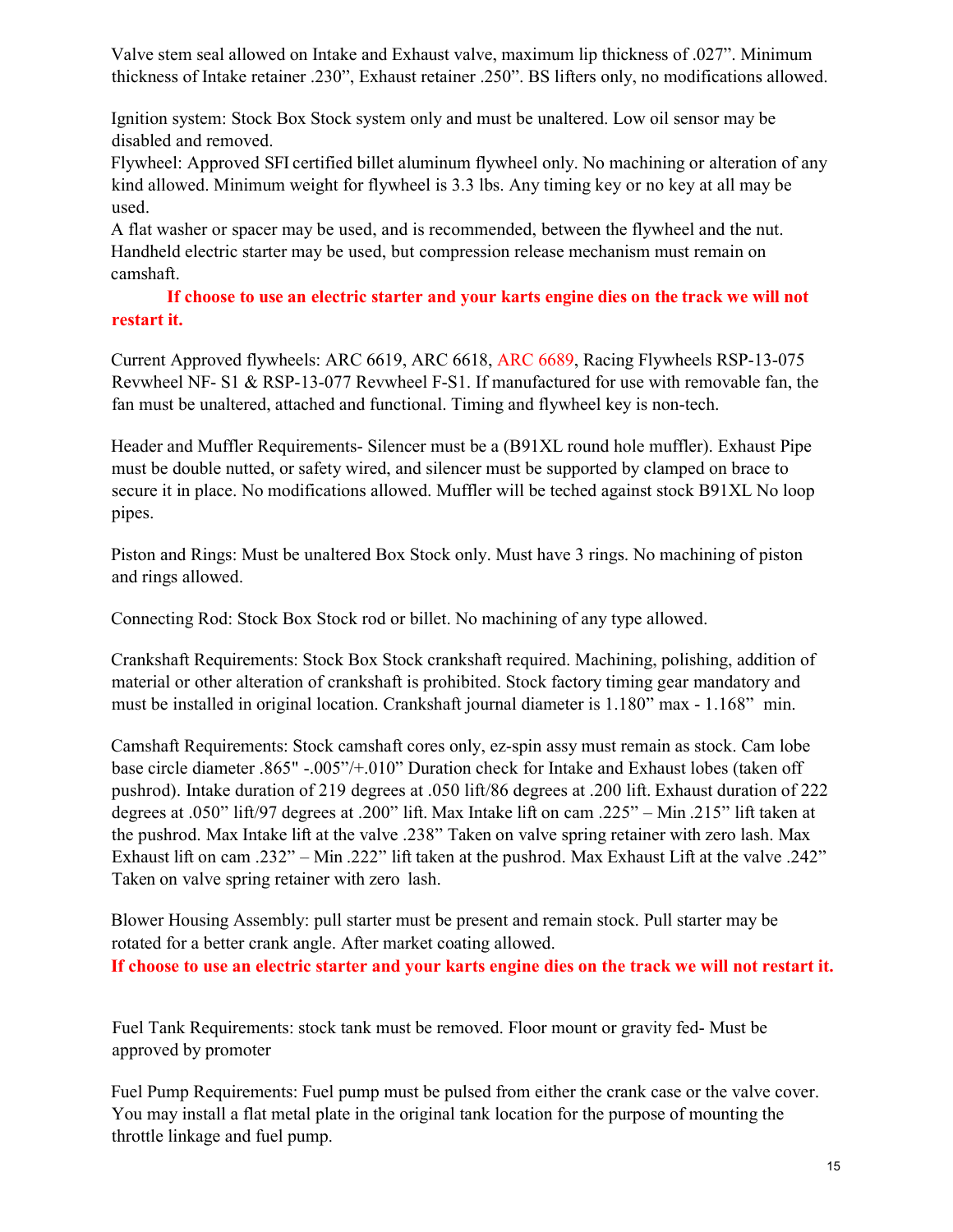### Clutches: DISC OR DRUM CLUTCHES ONLY ALLOWED

+/- .005 or 2 degrees on all measurements to allow for gauge variances and wear.

All CLONE CLASSES: WING DIMENSIONS CENTER PANEL 36" LONG 32" WIDE...RIGHT SIDE PANEL 40"LONG X 14"WIDE...LEFT PANEL 40"LONG X 20" WIDE

ALL DIMENSIONS ARE +/- 1". NO COCKPIT ADJUSTABLE WING SLIDERS.

## • **Box Stock – (BP)**

6.5 OHV – Fuel Pump Gas ONLY – Approved Engine: 6.5 OHV 196cc clone engine- No Kohlar, No

Honda, No Predators,– Any 168-f Clone Block

SPEC SHEET FOR 6.5 OHV CLASS

Description: Single cylinder, 2-valve overhead 4-cycle engine. No aftermarket coatings of any type are permitted on any part of the engine (exception Blower Housing and Shrouds). Cylinder Head Requirements: Must be OME casting only. All cylinder heads must be the "JT" 4 bolt valve cover cylinder head (168-f 6.5hp GX 200 series) or the TG-1 head only. Porting and /or grinding are not permitted. Valve seats may have up to three angles, 45-degree valve face and 30 degrees top relief and 60-degree bottom relief. Cutting of the valve seats allowed to ensure proper seal. Intake seat maximum ID .897". Exhaust seat maximum ID .862". Outside face of valve may not be below four of combustion chambers (i.e. don't sink the valves) Stock head bolts only, must have four. Head gasket/s may be aftermarket, must be of stock configuration, gasket thickness is a non tech item, sealer allowed to ensure proper seal. Depth check between the valve, front to back and side to side may not vary by more than .005-inch max. No cooper or aluminum gaskets allowed. Any stock configuration exhaust gasket allowed, sealer permitted, Header may also be run without gasket, sealer only. Allen head bolts permitted on header to head. The use of aftermarket FLANGED bolts of similar OEM design (head size, diameter, length and thread length/pitch) allowed as replacements for stock head bolts. No studs allowed.

Breather hole on valve cover may be tapped with  $\frac{1}{4}$ " pipe tap to accommodate breather fittings, no oversize drilling allowed.

Bore and Stroke: Stock bore is 2.685" and may be over bored to 2.718" Stroke is 2.123"  $+.010$ " $-.005$ ".

Connecting Rod: Billet aluminum rods, with or without bearing inserts required. No titanium rods allowed. Rod length is a non tech item. MUST use billet rods.

Combustion Chamber Volume: 25 cubic centimeter minimum, with piston at TDC, using prescribed procedure. The Liquid CC check is the official check.

Carburetor/Intake Requirements: Stock Huayi or RUI\*ING TYPE carb. Venturi .625" NO-GO. Rear carb bore .751" NO-GO. Carb bore finish, non tech. Throttle shaft - .115" minimum. Butterfly - .037" minimum. Air Filter adapter of 1.375" max length allowed. No air rams. Pulse-type fuel pump is mandatory (other fuel system must be preapproved by promotor). Fuel pump must be pulsed from either the crankcase or the valve cover. Black phenolic carb spacer is a non tech item but must be present. Choke assembly may be removed. Jets, air bleeds jets, and emulsion tubes are non-tech. Throttle shaft, washer, and butterfly must be stock and must be present, butterfly screw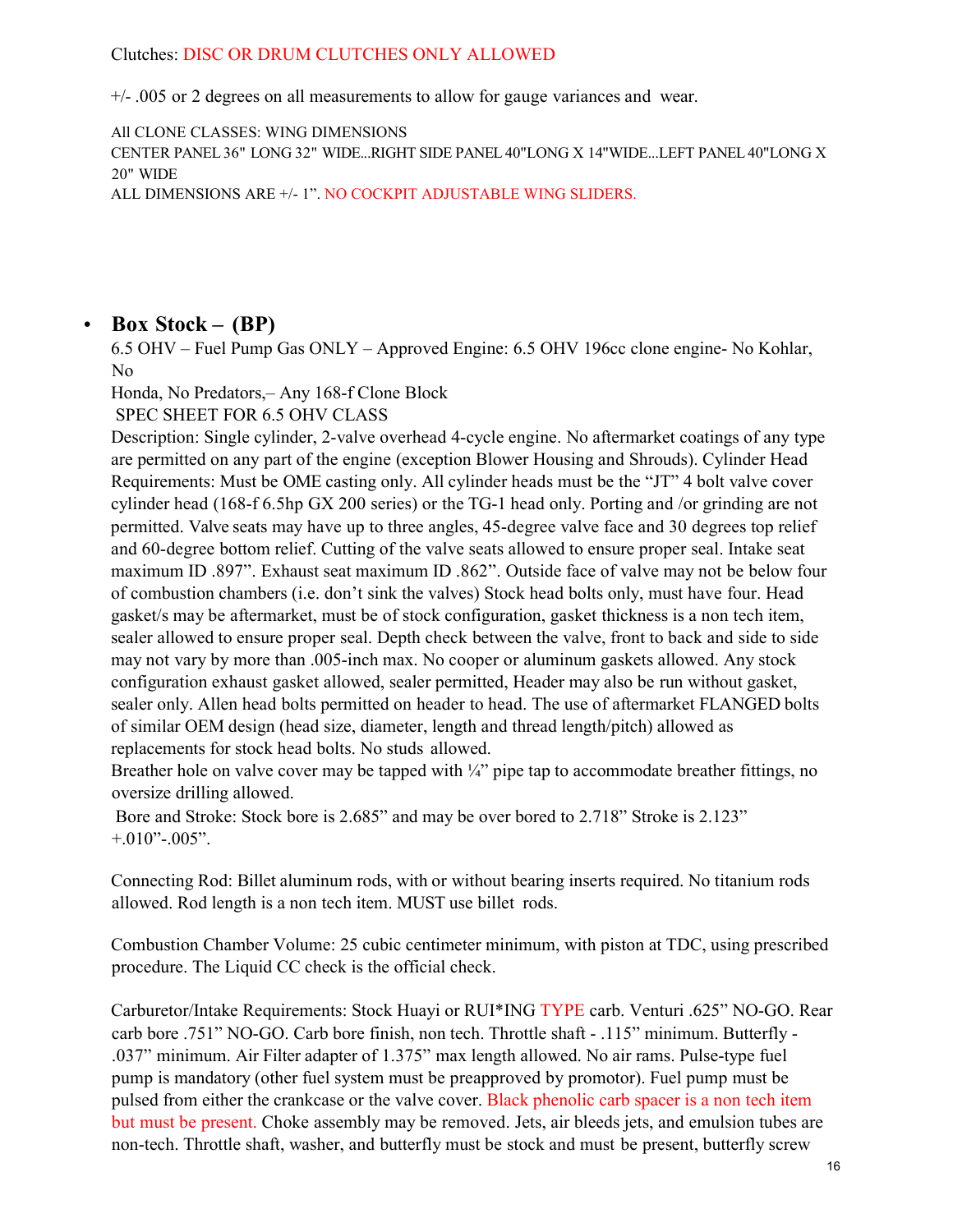non tech. Stock intake runner gasket configuration only. One extra gasket may be used with restrictor plates. No other alterations are permitted.

Ignition system: Ignition timing is non-tech. Stock ignition module only. No modifications of any type allowed. Sparkplug connector must be stock as from factory.

Piston Requirements: Must be stock dished piston with no modifications. Oversize Clone or Honda dished piston is allowed up to .035" oversize. Rings must appear stock and all three rings must be installed. Piston may not pop out above cylinder deck.

Valve Train: Stock valve-train only in stock configuration except: Any single valve springs and valve spring shims are allowed; Any 5.5mm stem steel valve (including stainless) that uses stock retainers **OR 2 PIECE RETAINER** allowed. Intake valve head Max OD .982" +/- .005" and Exhaust valve head Max OD .945" +/- .005". Valves must be one angle only, 45°. No knife edging of valves (1mm min. margin). Valve length is non-tech. No additional support for rocker studs permitted. Champion rocker arm assembly and valve cover allowed.

Camshaft Requirements: Stock camshaft cores only, ez-spin easy must remain as stock. Duration check for Intake and Exhaust lobes (taken off pushrod). Intake duration of 248 degrees at .050 lift/107 degrees at .200 lift. Exhaust duration of 247 degrees at .050 lift/116 degrees at .200 lift. Max lift at the valve retainers, Intake .238" and exhaust .242" taken on valve spring retainer with zero lash.

Crankshaft Requirements: Stock, factory crankshaft only with stock, factory timing gear in factory location. No modifications to crankshaft allowed. Aftermarket steel main bearings of non-self-aligning type, with or without seal are allowed. No ceramic bearings. Crankshaft Journal diameter is 1.180", 1.168" minimum.

Block Requirements: Stock Block, as cast and produced with no alterations or modifications other than those specifically permitted. Block head matting surface may be machined; however, no piston pop out is allowed. Blocks may NOT be welded for repairs. No addition of material to block (i.e. welding, jb weld, etc.). All bolt bosses in block may be drilled and tapped for repairs or other uses. Additional side cover gaskets as required for crankshaft thrust are permitted. All parts associated with the governor and the low oil sensor may be removed, plugging any associated holes. Side cover bolts are non tech. Tillotson block allowed.

Flywheel: Approved SFI certified billet aluminum flywheel only. No machining or alteration of any kind allowed. Minimum weight for flywheel is 3.3 lbs. Any timing key or no key at all may be used.

A flat washer or spacer may be used, and is recommended, between the flywheel and the nut. Handheld electric starter may be used, but compression release mechanism must remain on camshaft. **If choose to use an electric starter and your karts engine dies on the track, we will not restart it.**

Current Approved flywheels: ARC 6619, ARC 6618, ARC 6689, Racing Flywheels RSP-13-075 Revwheel NF- S1 & RSP-13-077 Revwheel F-S1.

If manufactured for use with removable fan, the fan must be unaltered, attached and functional. Connecting Rod: Must use Billet aluminum rods, with or without bearing inserts required. No titanium rods allowed. Rod length is a non tech item.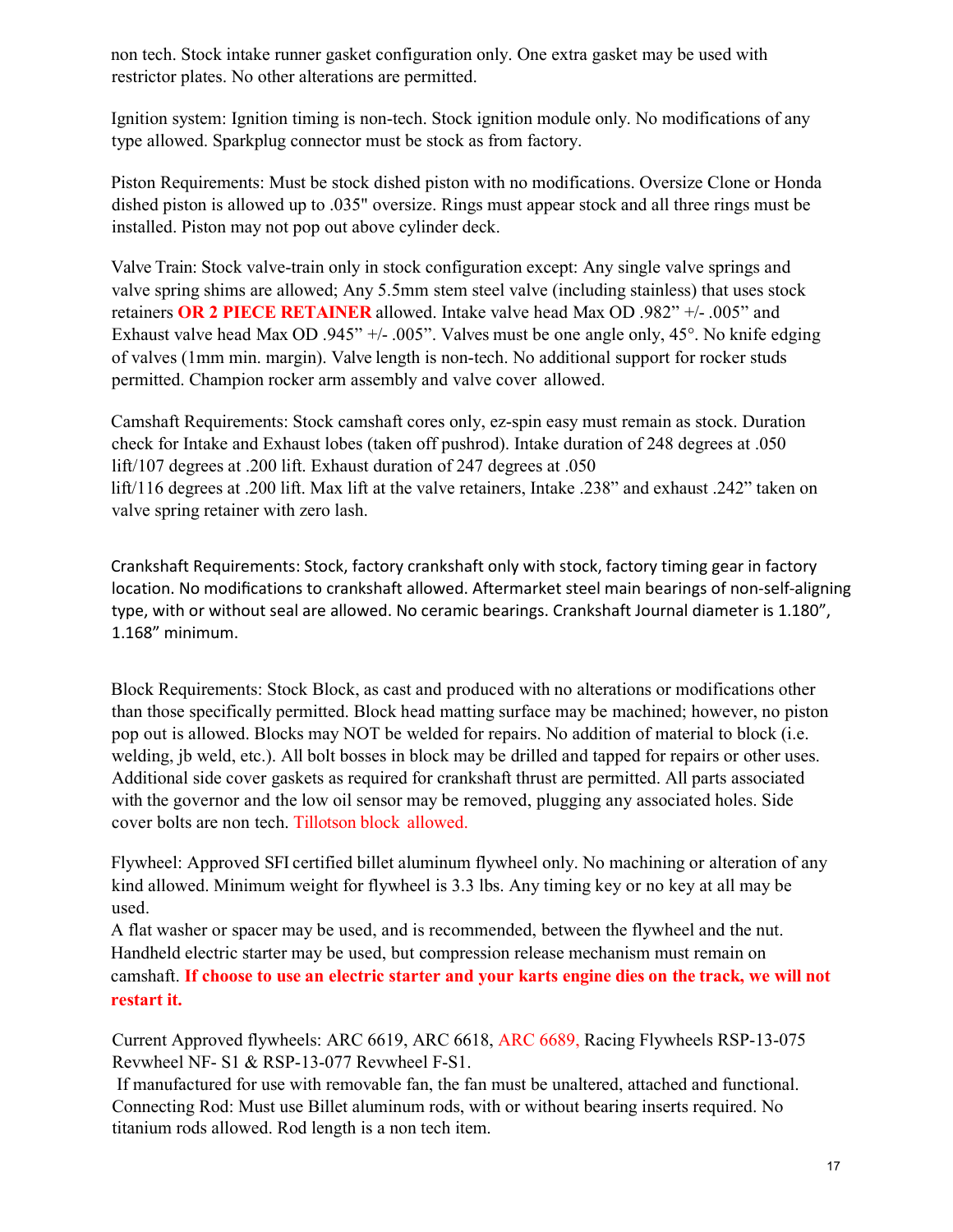#### Clutches Disc and Drum only allowed

Header and Muffler Requirements- Silencer must be a (B91XL round hole muffler). Exhaust Pipe must be double nutted or safety wired and silencer must be supported by clamped on brace to secure it in place. No modifications allowed. Muffler will be teched against stock B91XL. No loop type pipes are not allowed.

+/- .005 or 2 degrees on all measurements to allow for gauge variances and wear.

All CLONE CLASSES: WING DIMENSIONS CENTER PANEL 36" LONG 32" WIDE...RIGHT SIDE PANEL 40"LONG X 14"WIDE...LEFT PANEL 40"LONG X 20"WIDE ALL DIMENSIONS ARE +/- 1" NO COCKPIT ADJUSTABLE WING SLIDERS.

## • **Intermediate Wing Clone**

-

6.5 OHV – Approved Engine: 6.5 OHV 196cc clone engine- No Kohlar No Honda No Predicators

### ENGINE SPEC SHEET FOR 6.5 OHV CLASS

Description: Single cylinder, 2-valve overhead 4-cycle engine. No aftermarket coatings of any type are permitted on any part of the engine (exception Blower Housing and Shrouds). Cylinder Head Requirements: Must be OME casting only. All cylinder's heads must be the "JT" 4 bolt valve cover cylinder head (168-f 6.5hp GX 200 series) or the TG-1 head only. Sealer allowed to ensure proper seal. Intake seat maximum ID .897". Exhaust seat maximum ID .862".

Bore and Stroke: Stock bore is 2.685" and may be over bored to 2.718" Stroke is 2.123"  $+0.00$ "-.005".

Connecting Rod: Billet aluminum rods, with or without bearing inserts required. No titanium rods allowed. Rod length is a non tech item.

Carburetor Stock appearing 196cc clone carb Huayi or RUI\*ING TYPE carb. Internal filler not allowed.

Ignition system: Ignition timing is non-tech. Stock ignition module only. No modifications of any type allowed. Sparkplug connector must be stock as from factory.

Piston Requirements: Piston is allowed up to .035" oversize.

Valve Train: Intake valve head Max OD .982" +/- .005" and Exhaust valve head Max OD .945"  $+/- .005$ ".

Crankshaft Requirements: Stock, factory crankshaft only with stock, factory timing gear in factory location.

Block Requirements: Stock 168-F clone type block. Bracing/welding is allowed. No billet blocks, no Honda or Kohler. Tillotson blocks are allowed.

Flywheel: Approved SFI certified billet aluminum flywheel only. No alteration.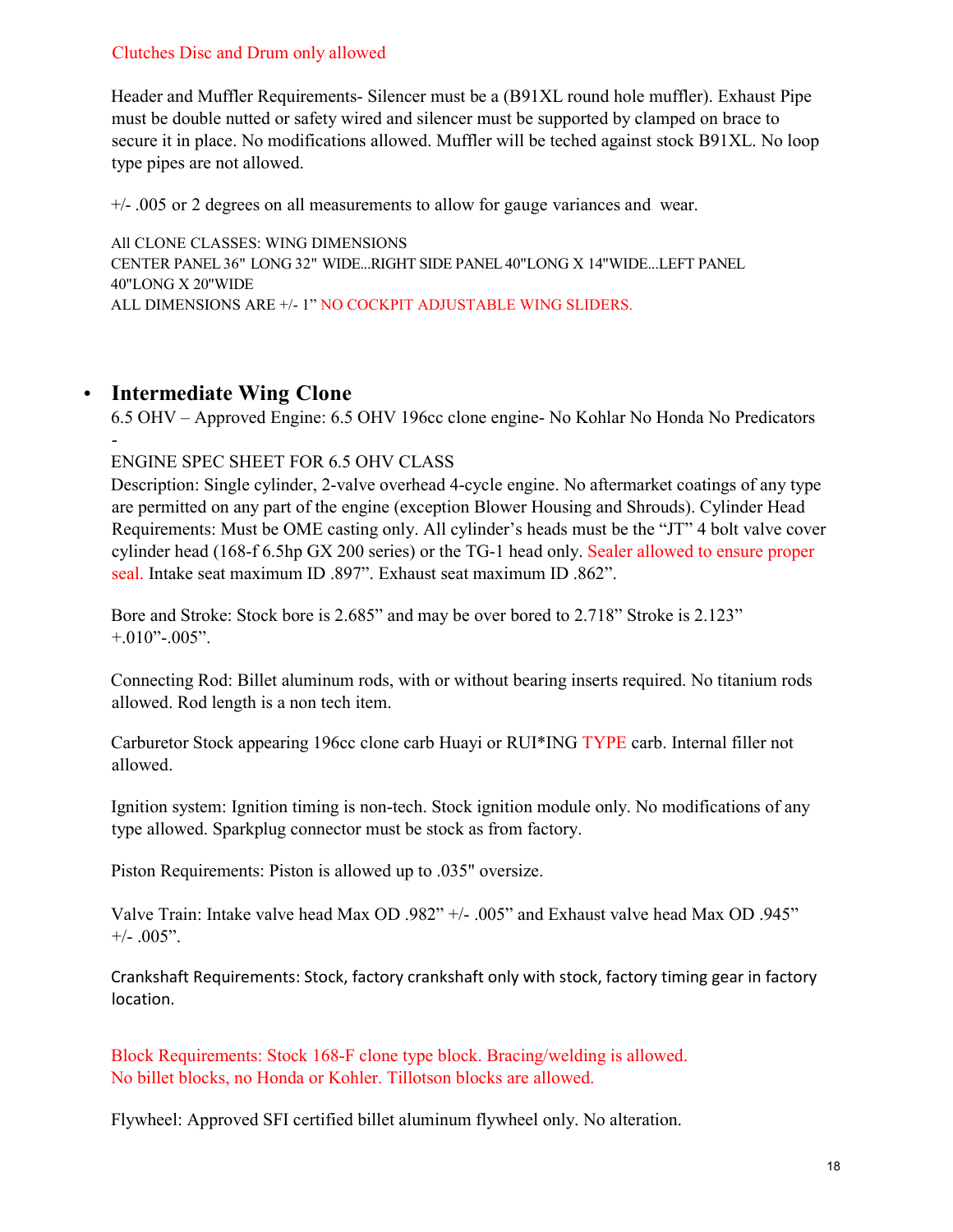#### Clutches Disc and Drum only allowed

Header and Muffler Requirements- Silencer must be a B91XL round hole muffler or RLV-4106. Exhaust Pipe must be double nutted, or safety wired, and silencer must be supported by clamped on brace to secure it in place. No loop type pipes are not allowed

+/- .005 or 2 degrees on all measurements to allow for gauge variances and wear

All CLONE CLASSES: WING DIMENSIONS CENTER PANEL 36" LONG 32" WIDE...RIGHT SIDE PANEL 40"LONG X 14"WIDE...LEFT PANEL 40"LONG X 20"WIDE ALL DIMENSIONS ARE +/- 1" NO COCKPIT ADJUSTABLE WING SLIDERS.

Adult Wing Open Clone 6.5 OHV-Approved Engine: 6.5 OHV 168-f clone engine. Engine Spec Sheet for 6.5 OHV 168-f clone Class Description: Single cylinder, 2 valve, overhead 4 cycle engines.

#### **Cylinder head requirements: No Billet heads, No Honda heads, No Kohler heads. All cylinders heads must be the "JT" 4 bolt valve cover cylinder head only.**

Bore: Any

Connecting Rod: Any

Piston Requirements: Any

Valve Train: Intake valve head max OD .982 +/- .005" (25 mm) and Exhaust valve head max OD .945 +/- .005"

(24 mm). Any Valve, any Keeper, any spring, any lifter, and any push rod.

Crankshaft: Stroke is 2.133" max

Flywheel: Any approved SFI Certified Billet Aluminum Flywheel. No ALTERATIONS.

Carburetor: Any Carb 28 mm Max.

Clutch: Disc or Drum Clutch only allowed

Header and Muffler: Silencer must be a B91XL round hole muffler or RLV-4106. Exhaust pipe

must be double nutted, or safety wired, and silencer must be supported by clamp

on brace to secure it in place. No loop type pipes allowed.

+/- .005 or 2 degrees on all measurements to allow for gauge variances and wear.

All clone Classes: Wing Dimensions

Center Panel 36" long 32" Wide… Right Side Panel 40" Long X14" Wide… Left Panel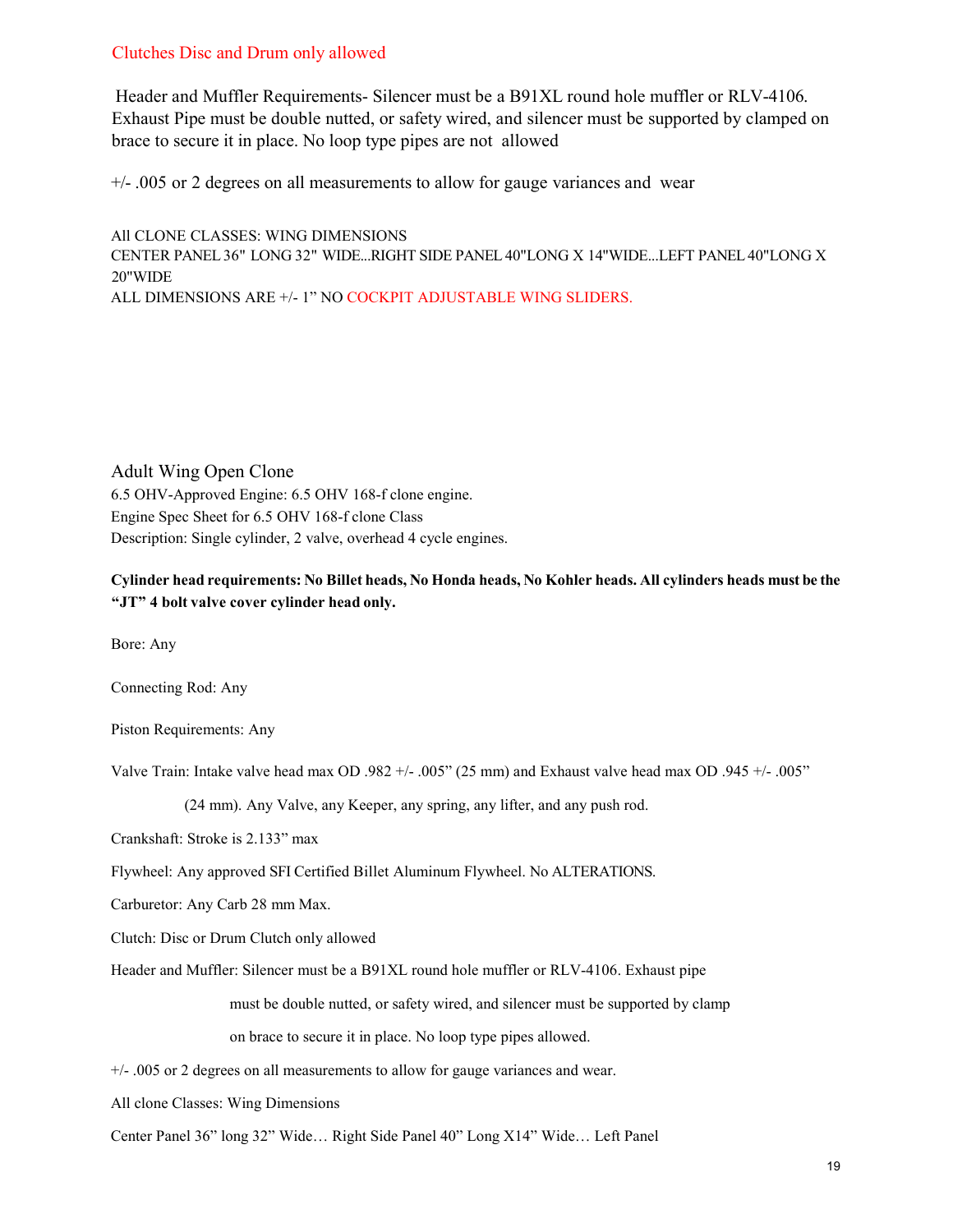40" Long X 20" Wide All Dimensions Are +/- 1"

NO COCKPIT ADJUSTABLE WING SLIDERS.

#### **250/125 Intermediate Class**

1. 250F Engines must be stock stroke, stock bore.

2. 250F powered karts must weigh 415 lbs. based on the racetrack scales.

3. 250 two stroke engines must be stock stroke, stock bore.

4. 250 two stroke karts must weigh 415 lbs. based on the racetrack scales

5. 125 two stroke engines are allowed with stock stroke and 145cc max. Kart must weigh 375 lbs. with driver after the race measured on track scales.

5a. Both 125 and 250 must have a single carburetor and must be naturally aspirated (no turbos/superchargers allowed). - 550cc max for both 2 stroke and 4 stroke engines.

6. Karts must run Hoosier treaded tires.

7. Hoosier D-50 or D-55 ONLY on the Right Rear. No prep or any chemical allowed.

8. No front wings or air directional devices allowed. Subject to track official discretion

9. No side panels or lips allowed on the hoods/noses.

10. No sail panels permitted beyond the rear cage receiver on either side of the roll cage. No air deflection devices other than the top wing will be permitted. Subject to track official discretion.

11. No panels or air deflection devises of any kind allowed on the nerf bars. (Rock Guards or devices to protect the exhaust pipe/electronics will be permitted with prior approval from track)

12.Wing Panels may not exceed the following dimensions. a. Right Side wing panel may not exceed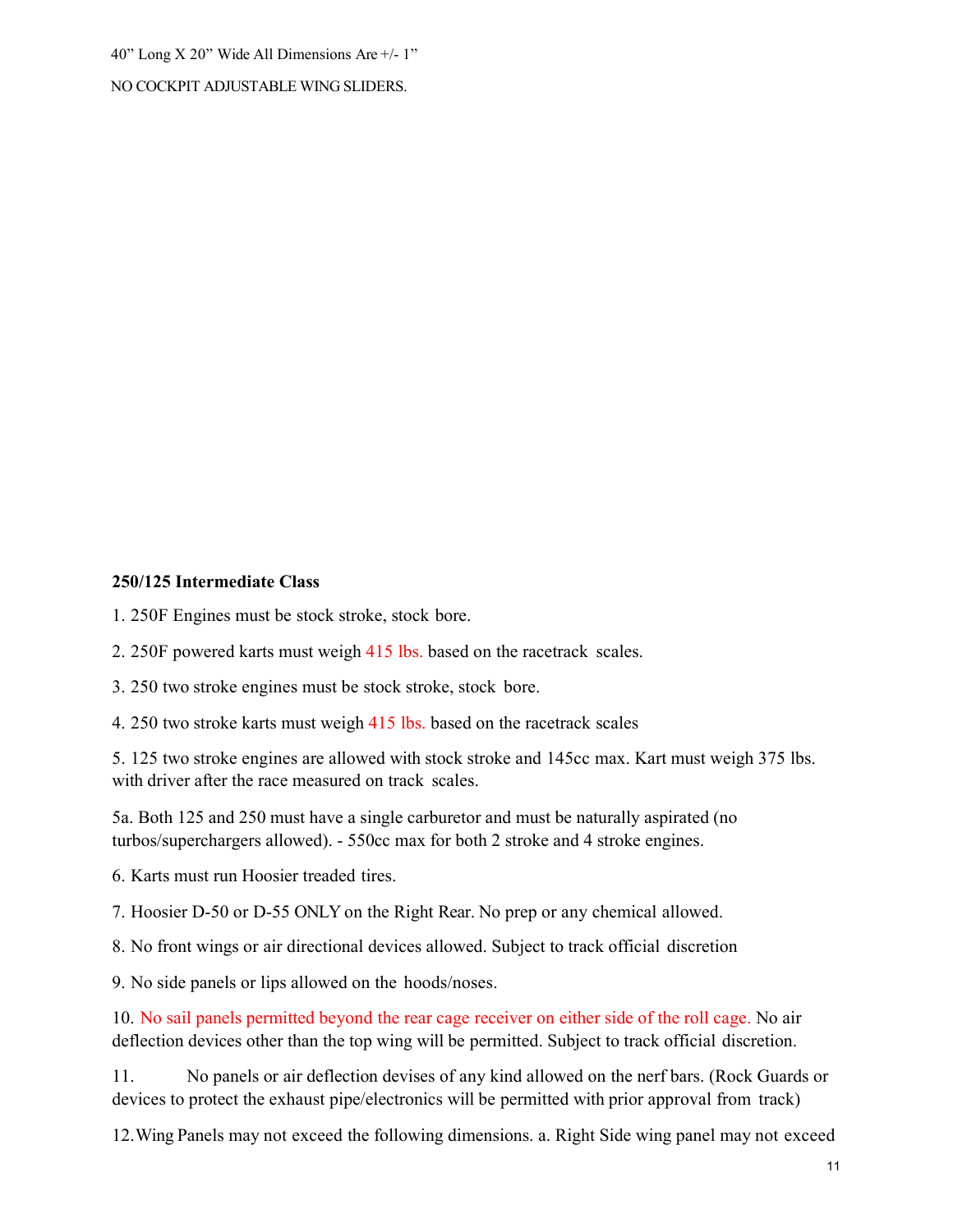48" long or 20" tall at any point b. Left Side wing panel may not exceed 48" long or 28" tall at any point c. Center Section may not exceed 41" wide at any point

13.Floor Pans cannot extend beyond the beyond the frame rails and cannot extend past the rear seat mount on the frame.

14. All Body rules will be subject to track official discretion

15. Minimum driver age is 10 years old Maximum age 16. Track officials may make an exception. Driver must be approved in advance to compete.

16. RaceCeivers are MANDATORY.

### **Open Division:**

**Motor:** Dirt bike style production engine only, single cylinder, single carburetor and must be naturally aspirated (no turbos/superchargers allowed). - 550cc max for both 2 stroke and 4 stroke engines.

2. Slipper clutches not allowed.

3. Minimum kart and driver weight for both 2 strokes and 4 strokes are 450 lbs. based on the racetracks scales.

4. Minimum driver age is 14. Track officials will make exceptions for drivers that they feel are able to race this class. Must be approved in advance.

5. Raceceivers in working order are mandatory!

6. Hoosier Treaded tires mandatory. Must be a D50 or D55 right rear. NO TIRE PREP ALLOWED onany tires

7. No Methanol or Ethanol allowed.

8. No front wings or air directional devices allowed. Subject to track official discretion

9. No side panels or lips allowed on the hoods/noses.

10. No sail panels permitted beyond the rear cage receiver on either side of the roll cage. No air deflection devices other than the top wing will be permitted. Subject to track official discretion.

11. No panels or air deflection devises of any kind allowed on the nerf bars. (Rock Guards or